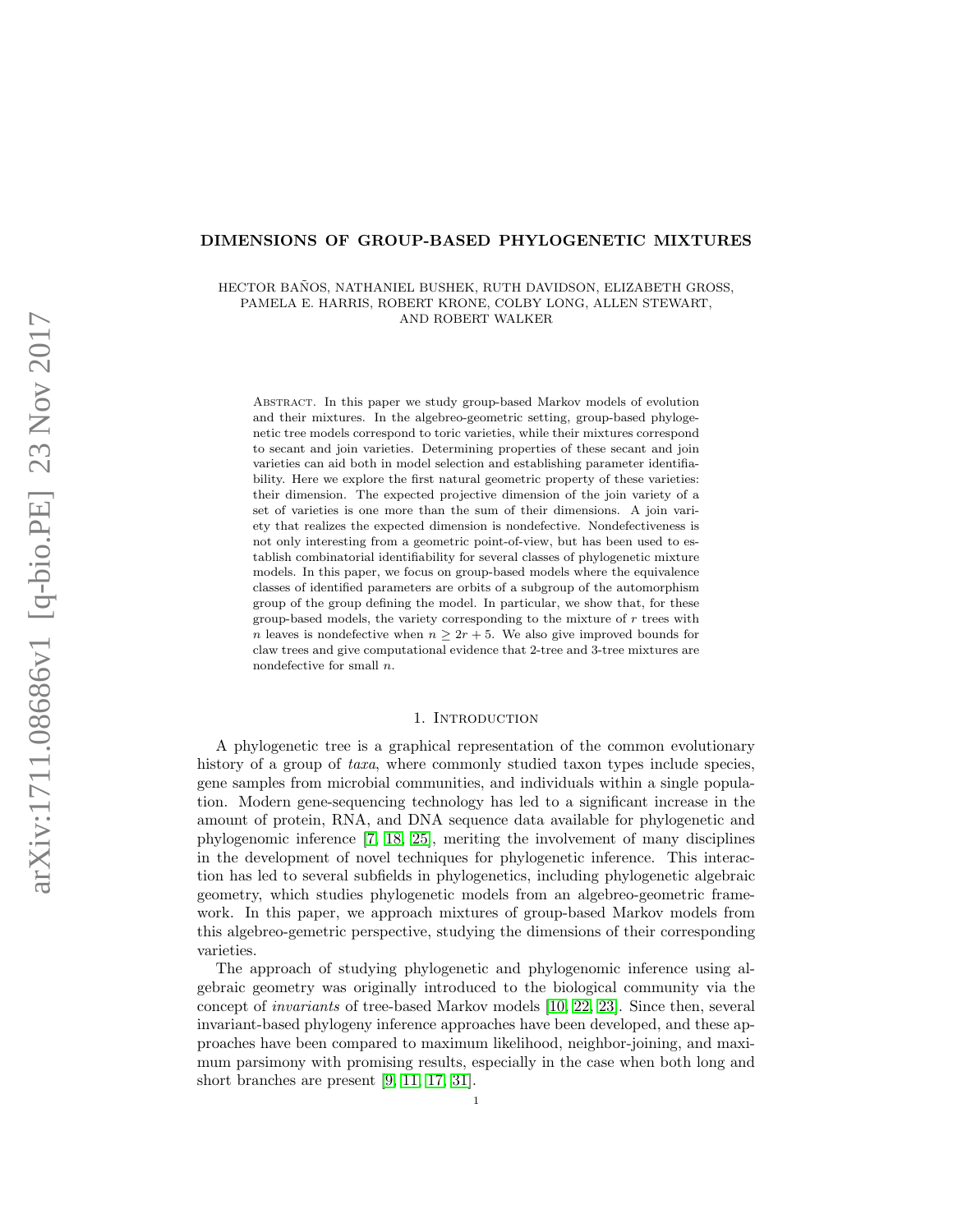At the core of phylogenetic algebraic geometry is the fact that an algebraic variety can be associated to the set of distributions comprising a phylogenetic model [\[14,](#page-22-9) [15\]](#page-22-10), indeed, this variety is the Zariski closure of the model. Due to this correspondence, many of the properties of a phylogenetic model can be explored with the tools of computational algebraic geometry. In fact, algebraic methods have proven useful not only for phylogenetic inference, but also for establishing identifiability [\[5,](#page-22-11) [30\]](#page-23-1), a necessary requirement for meaningful statistical inference.

Algebraic varieties can be associated not only to tree-based Markov models, but also to their mixtures. Tree-based Markov models assume that mutations occur with the same probabilities at every site along the gene sequences being studied. Since this is an approximation to what occurs in the natural course of genetic mutation, the data is sometimes better explained by a mixture model [\[29\]](#page-23-2), in which the behavior at different sites is described by different parameter values for the same tree or even by different trees entirely. The variety of a mixture model is the join [\[8\]](#page-22-12) of the individual phylogenetic tree model varieties in the mixture. In general, the identifiability problem of the combinatorial parameters asks whether the set of component trees of a mixture model can be recovered from generic data. The question of identifiability has been answered for some tree-based Markov models for 2 and 3-tree mixtures [\[4,](#page-22-13) [24\]](#page-22-14). These results have relied on being able to construct polynomials that vanish on all distributions of a given mixture model as well as the dimension of the corresponding join variety. This manuscript focuses on this second key tool in proving identifiability, the dimension of the variety.

There are several different models of sequence evolution for tree-based Markov models, each which results in a different geometry. Our study explores the class of tree-based Markov models called group-based models [\[26\]](#page-23-3), in which the transition matrices of the model are assumed to exhibit certain symmetries. An important observation of Evans and Speed [\[16\]](#page-22-15) is the varieties associated to group-based phylogenetic tree models are not only algebraic varieties, but toric varieties. This allows us to apply tools of computational and combinatorial algebraic geometry to their investigation. The class of group-based models includes many commonly used models of sequence evolution, including the Jukes-Cantor (JC) and the Cavender-Farris-Neyman (CFN) models [\[12,](#page-22-16) [20,](#page-22-17) [21,](#page-22-18) [28\]](#page-23-4).

When considering a model geometrically, we first need to state its ambient space. We consider the model varieties and their joins as living in projective space. The projective dimension of a join of two projective varieties is at most the sum of their dimensions plus one. This upper bound is typically realized, as long as it does not exceed the dimension of the ambient space, and so is referred to as the *expected* dimension. If a join variety has the expected dimension it is said to be *nondefective* and is otherwise defective. Proving the nondefectiveness of the join varieties associated to mixture models is the key tool in establishing identifiability results for phylogenetic mixtures. Specifically, in [\[4,](#page-22-13) [24\]](#page-22-14), the strategy for proving identifiability relied on showing the join varieties associated to 2 and 3-tree mixtures for the CFN, JC, and Kimura 2-parameter (K2P) models has the expected dimension for trees with few leaves. In this paper, we extend these results in several directions. We prove the following theorem, which not only shows that nondefectiveness holds more generally for joins of group-based models, but also holds when there are more trees in the mixture provided the trees have a sufficient number of leaves.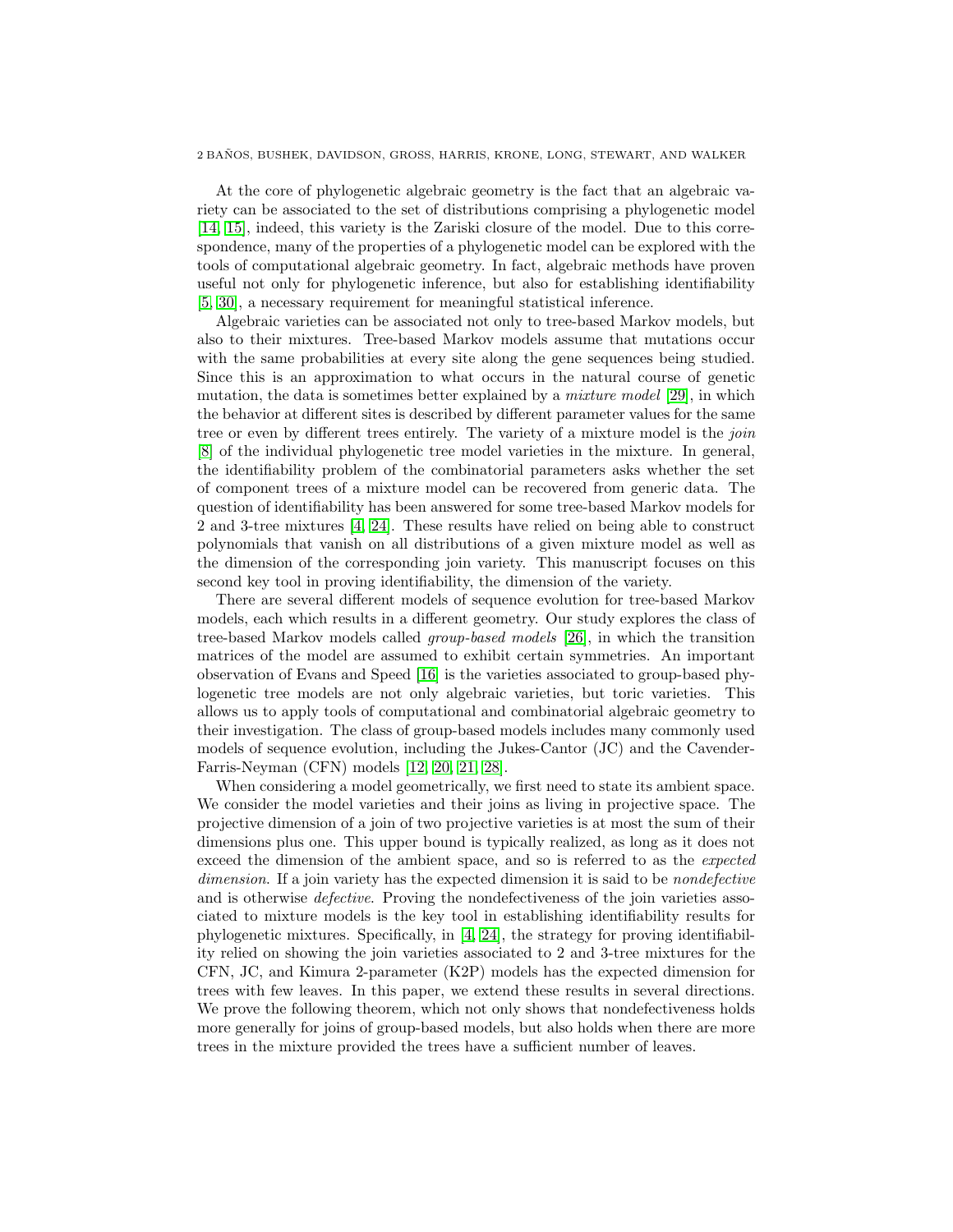<span id="page-2-0"></span>**Theorem 1.1.** Let  $\mathcal{T}_1, \ldots, \mathcal{T}_r$  be phylogenetic [n]-trees with  $n \geq 2r + 5$ , G be an abelian group, and  $B \subset \text{Aut}(G)$ . Then  $V_{\tau}^{(G,B)}$  $\tau_{1}^{(G,B)} \ast \cdots \ast V_{\mathcal{T}_r}^{(G,B)}$  $\tau_{r}^{(G,D)}$  has the expected dimension.

In addition to its applications to phylogenetics, Theorem [1.1](#page-2-0) is an interesting geometric result as it adds to the growing body of knowledge on the structure of joins and secant varieties in algebraic geometry. Defectiveness of joins of toric varieties has been intensively studied in some very specific cases, such as secants of Veronese varieties [\[3\]](#page-22-19) and of Segre-Veronese varieties [\[1,](#page-22-20) [2\]](#page-22-21), but little is known about the general case or even cases outside of these examples.

Our primary tool for proving Theorem [1.1](#page-2-0) is a tropical version of Terracini's Lemma, a classical tool for computing the dimensions of joins. The tropical version, introduced by Draisma, gives lower bounds for dimensions of joins of toric varieties by rephrasing questions about the dimensions of toric varieties as questions about the convex geometry of lattice points [\[13\]](#page-22-22).

This paper is organized as follows. In Section [2,](#page-2-1) we introduce the group-based models and explain the Fourier transformation of [\[16\]](#page-22-15) that makes the parameterization of these models monomial and the resulting ideals toric. We also describe toric ideals more generally and explain how Draisma's Lemma can be used to establish nondefectiveness. In Section [3,](#page-10-0) we exploit the combinatorics of trees and use Draisma's Lemma (Theorem [2.4\)](#page-10-1) to prove a version of the main theorem (Theorem [3.1\)](#page-11-0) that holds for a class of models called the general group-based models and for binary trees. In Section [4,](#page-16-0) we prove Theorem [1.1,](#page-2-0) which does not require that the trees in the mixture be binary and allows for group-based models with parameter identifications. In Section [5,](#page-18-0) we give improved bounds for some special cases and state computational results for few number of leaves. We conclude with a discussion on the applications of this work to parameter identifiability for mixture models.

#### 2. Preliminaries

<span id="page-2-1"></span>In this section, we introduce phylogenetic models and phylogenetic mixture models, and we describe how to associate an algebraic variety to each. We then introduce group-based phylogenetic models and a change of coordinates called the discrete Fourier transformation, in which the parameterization of a group-based phylogenetic model is monomial. Finally, we describe the connection between group-based models and toric ideals and lay the groundwork for the application of Theorem [2.4](#page-10-1) [\[13,](#page-22-22) Corollary 2.3]. This is the primary tool that we will use to establish our main results in the subsequent sections.

2.1. Phylogenetic Models. We follow the conventions of [\[16\]](#page-22-15) and [\[33\]](#page-23-5). In a phylogenetic model we specify a rooted tree  $\mathcal{T}'$  with  $n-1$  leaves representing the evolutionary history of a collection of  $n-1$  taxa. The root of  $\mathcal{T}'$ , denoted by  $\rho'$ , represents the most recent common ancestor of this set of taxa. We assume  $\mathcal{T}'$  has no degree-2 vertices other than the root and label the leaves by the set  $\{1, \ldots, n-1\}$ . We then fix a finite alphabet  $G = \{g_1, \ldots, g_k\}$ , which in phylogenetic applications is usually chosen to be  $\{A, G, C, T\}$  to represent the four DNA bases. For any choice of parameters in the phylogenetic model, we obtain a probability distribution on the set of all  $(n-1)$ -tuples of G representing the possible states at the leaves of  $\mathcal{T}'$ .

To construct a distribution from a choice of parameters, let  $V(\mathcal{T}', \mathcal{E}(\mathcal{T}'), \mathcal{L}(\mathcal{T}'))$ denote the vertex, edge, and leaf vertex sets of  $\mathcal{T}'$  respectively. Each vertex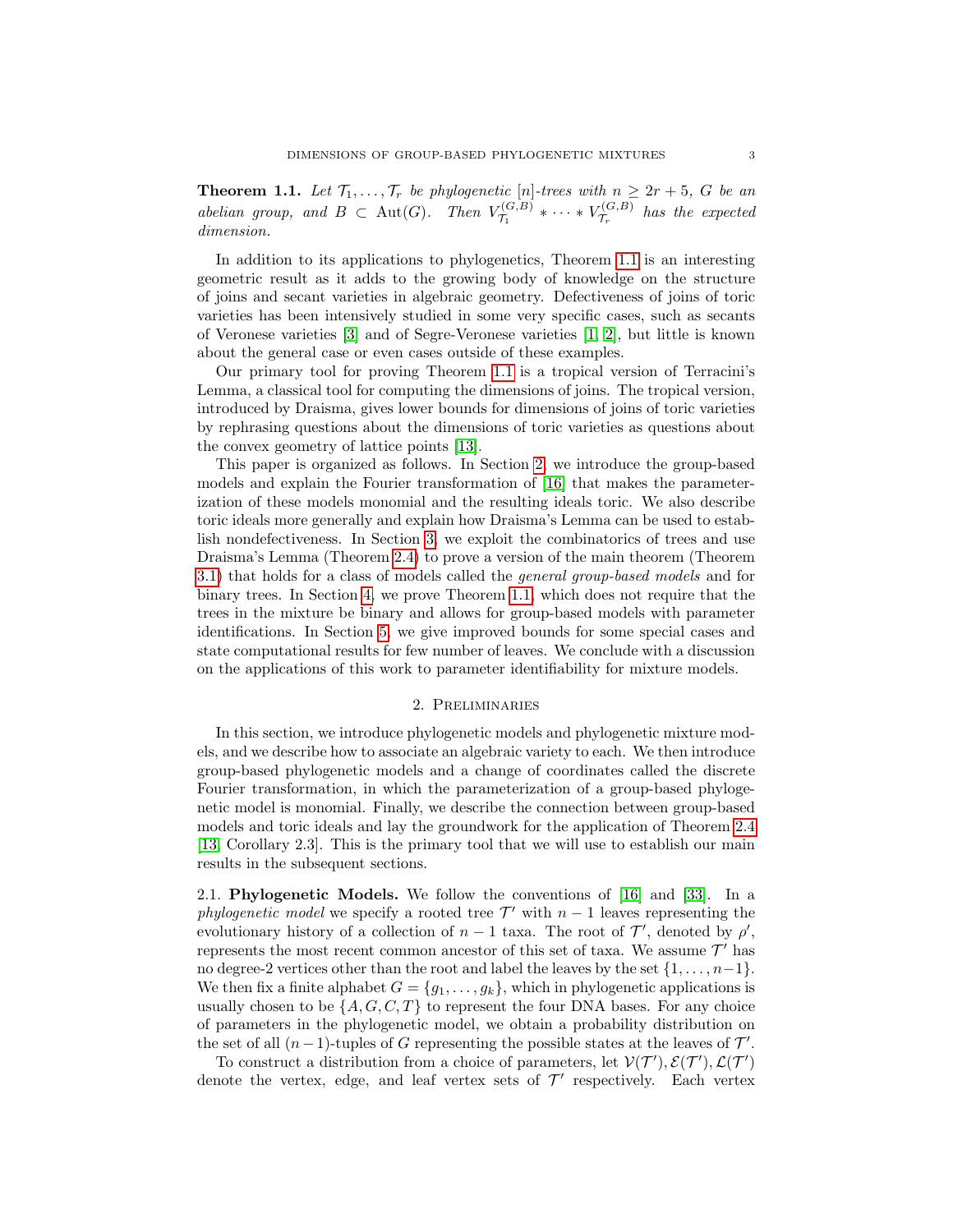$v \in V(\mathcal{T}')$  has associated to it a random variable  $X_v$  with state space G. The distribution of states at the root node is given by a function  $\pi : G \to \mathbb{R}$  with  $\pi(g) = P(X_{\rho'} = g)$  for each  $g \in G$ . To each directed edge  $e = (u, v)$  of  $\mathcal{T}'$ , we associate a  $k \times k$  stochastic transition matrix  $A^{(e)}$  given by  $A_{ij}^{(e)} = P(X_v = j | X_u = i)$ . A joint state of the random variables  $\{X_v : v \in V(\mathcal{T}')\}$  can be described by a G-labeling  $\phi: \mathcal{V}(\mathcal{T}') \to G$  of the vertices. In a phylogenetic model of DNA substitution, the labeling indicates that at the DNA site being modeled, the DNA base in the taxon at v is  $\phi(v)$ . The probability of observing a particular labeling is then given by

(1) 
$$
P((X_v = \phi(v))_{v \in \mathcal{V}(\mathcal{T}')} ) = \pi(\phi(\rho')) \prod_{e=(u,v) \in \mathcal{E}(\mathcal{T}')} A^e_{\phi(u), \phi(v)}.
$$

However, only the states of the random variables at the non-root leaf vertices (which represent extant species) are observable. To compute the probability of observing a particular state at the leaves of  $\mathcal{T}'$ , we must marginalize over all possible states of the internal vertices. For a G-labeling of the leaves  $\psi : \mathcal{L}(\mathcal{T}') \to G$ , let  $p_{\psi}$ be the marginal over all labelings of  $V(\mathcal{T}')$  that extend  $\psi$ ,

(2) 
$$
p_{\psi} := \sum_{\phi \text{ extending } \psi} \left[ \pi(\phi(\rho')) \prod_{e=(u,v) \in \mathcal{E}(\mathcal{T}')} A^e_{\phi(u),\phi(v)} \right].
$$

These  $p_{\psi}$  are called *probability coordinates* and the entries of the transition matrices are called the stochastic parameters of the model. For each choice of stochastic parameters, we obtain a probability distribution on the  $(n - 1)$ -tuples of elements of G. Thus, the  $p_{\psi}$  are the coordinate functions of a polynomial map  $h_{\mathcal{T}} : \Theta_{\mathcal{T}} \to$  $\Delta^{(k^{n-1})-1} \subseteq \mathbb{R}^{k^{n-1}}$  from the space of stochastic parameters for  $\mathcal{T}'$  to the probability simplex. We call the image of  $h_{\mathcal{T}}$  the model associated to  $\mathcal{T}'$ , denoted  $\mathcal{M}_{\mathcal{T}}$ .

Ignoring the stochastic restrictions on the parameter space, we may regard  $h_{\mathcal{T}}$ as a complex polynomial map. Then the Zariski closure  $\overline{\mathcal{M}_{\mathcal{T}'}} = V_{\mathcal{T}'} \subseteq \mathbb{C}^{k^{n-1}}$  is an algebraic variety and the set of polynomials that vanish on this variety is the ideal

$$
I_{\mathcal{T}'} \subseteq \mathbb{C}[p_{\psi} : \psi \in G^{(n-1)}].
$$

The elements of this ideal are called *phylogenetic invariants* and these invariants have found many important applications in phylogenetics [\[9,](#page-22-6) [11,](#page-22-7) [17,](#page-22-8) [31\]](#page-23-0).

2.1.1. Phylogenetic Mixture Models. The single tree models described above may fail to adequately describe the evolutionary history of a group of taxa for a variety of reasons. For example, due to horizontal gene transfer, hybridization, and varying rates of mutation across sites, the evolution of different sites may best be modeled by phylogenetic models with different tree parameters or by different choices of the stochastic parameters from the same phylogenetic model. Mixture models account for these phenomena by weighting the distributions from multiple models according to the proportion of sites that evolved according to each. Thus, an  $r$ -tree mixture model is determined by specifying  $r$  tree parameters, stochastic parameters for each tree in the model, and a mixing parameter  $\omega \in \Delta^{r-1}$  that determines the weight of each tree in the mixture. Thus, for an  $r$ -tree mixture model, we obtain a map  $h_{\mathcal{T}'_1,\dots,\mathcal{T}'_r}: \Theta_{\mathcal{T}'_1} \times \ldots \times \Theta_{\mathcal{T}'_r} \times \Delta^{r-1} \to \Delta^{(k^{n-1})-1}$  given by

$$
h_{\mathcal{T}'_1,\ldots,\mathcal{T}'_r}(\theta_1,\ldots,\theta_r,\omega)=\omega_1 h_{\mathcal{T}'_1}(\theta_1)+\ldots+\omega_r h_{\mathcal{T}'_r}(\theta_r).
$$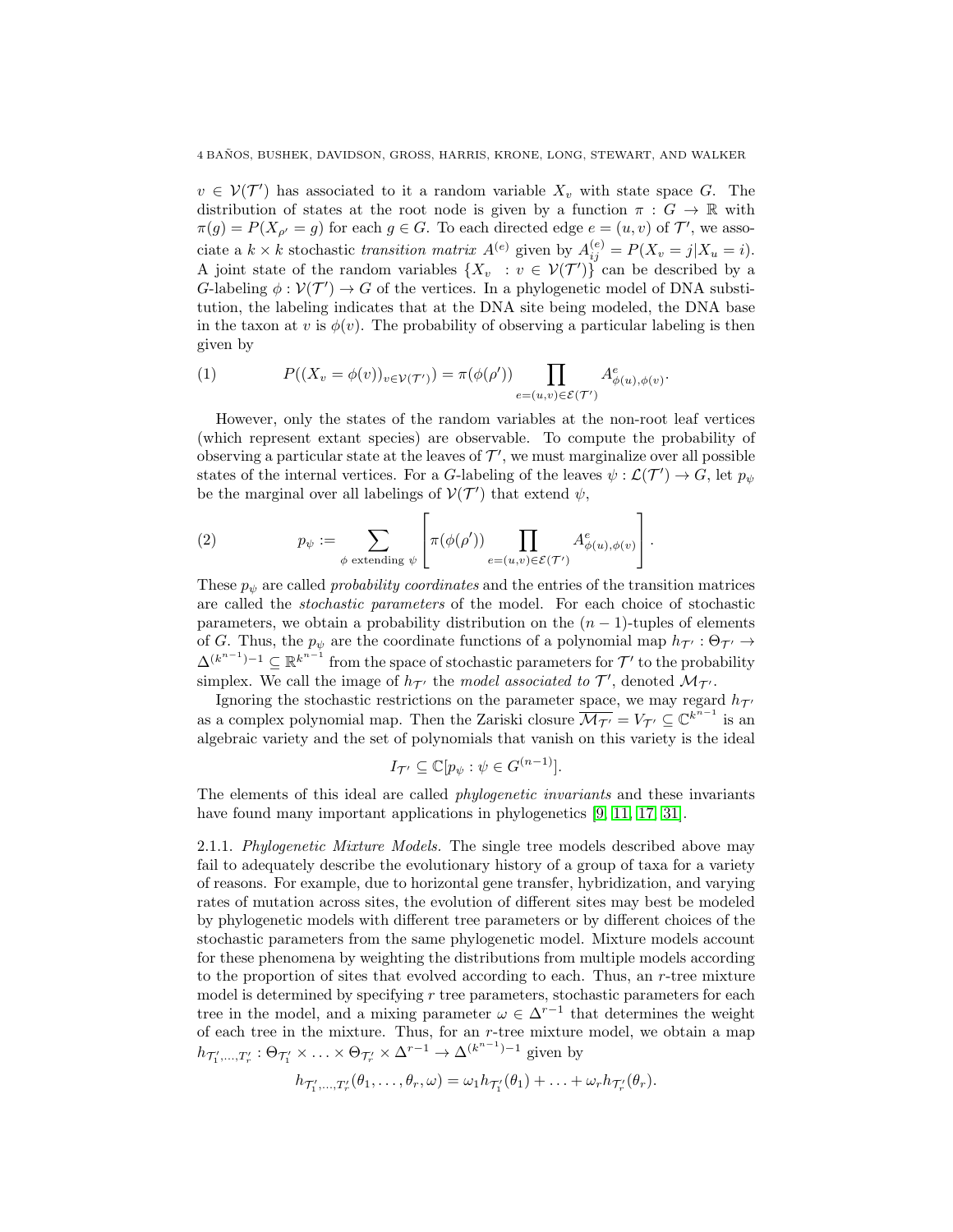The mixture model is then denoted by  $\mathcal{M}_{\mathcal{T}'_1} * \ldots * \mathcal{M}_{\mathcal{T}'_r}$ .

For a phylogenetic mixture model, the Zariski closure of  $\overline{\mathcal{M}_{\mathcal{T}'_1} * \ldots * \mathcal{M}_{\mathcal{T}'_r}}$  is the variety  $V_{\mathcal{T}_1'}^*$  . .  $*\overline{V_{\mathcal{T}_r'}} \subseteq \mathbb{C}^{k^{n-1}}$  which is the *join* of the varieties associated to each tree in the mixture. We formally define this term and explore the connection between mixture models and join varieties in Section [2.4.](#page-8-0) Our goal in this paper, will be to prove results for the dimensions of the join varieties associated to a particular class of phylogenetic models, called the group-based models.

2.2. Group-based Phylogenetic Models. In a group-based model, the alphabet G is given the additional structure of an abelian group.

**Definition 2.1.** A phylogenetic model is group-based if for each edge  $e \in \mathcal{E}(\mathcal{T}')$ there exists a transition function  $f^{(e)} : G \to \mathbb{R}$  such that for all  $1 \leq i, j \leq k$ ,  $A_{ij}^{(e)} = f^{(e)}(g_i - g_j).$ 

For example, the Cavender-Farris-Neyman model and the Kimura 3-parameter model are both group-based models. In the Cavender-Farris-Neyman model (CFN),  $G = \{0,1\}$  is given the group structure  $\mathbb{Z}/2\mathbb{Z}$ . Each transition matrix is specified by 2 parameters, one for each element of  $G$ ,

$$
A^{(e)} = \begin{pmatrix} \alpha & \beta \\ \beta & \alpha \end{pmatrix}.
$$

In the Kimura 3-parameter model (K3P),  $G = \{A, G, C, T\}$  is given the group structure of  $(\mathbb{Z}/2\mathbb{Z}) \times (\mathbb{Z}/2\mathbb{Z})$  with A defined to be the identity element. The transition matrices of this model have the form

$$
A^{(e)} = \begin{pmatrix} \alpha & \beta & \gamma & \delta \\ \beta & \alpha & \delta & \gamma \\ \gamma & \delta & \alpha & \beta \\ \delta & \gamma & \beta & \alpha \end{pmatrix}.
$$

For the group-based models, it will be convenient to modify the tree parameter by adding a leaf to the root node of  $\mathcal{T}'$ . Call the new tree with n leaves  $\mathcal T$  and denote the new leaf vertex by  $\rho$ . Orient the edges of  $\mathcal T$  away from the leaf labeled ρ. Define  $X_\rho$  to be the random variable with state space G where  $P(X_\rho(g)) = 1$  if g is the identity and zero otherwise. Let the transition function on the edge  $(\rho, \rho')$  be defined by  $f^{(\rho,\rho')}(g) = \pi_g$  for all  $g \in G$ . Therefore, the distribution of  $X_{\rho'}$  remains  $\pi$ , but we have removed the special distinction of the root distribution so that now all parameters are encoded by the set of functions  $\{f^{(e)}\}_{e \in \mathcal{E}(\mathcal{T})}$ . We now think of the tree as being "rooted" at  $\rho$ , though in fact the tree parameter of the model is now an unrooted tree with no degree two vertices. We now rewrite the map given in (2), so that for a G-labeling of the leaves  $L(\mathcal{T}) \setminus {\rho},$ 

$$
p_{\psi} := \sum_{\phi \text{ extending } \psi} \left[ \prod_{(u,v) \in \mathcal{E}(\mathcal{T})} f^{((u,v))}(\phi(u) - \phi(v)) \right].
$$

Notice that the stochastic parameters of a group-based model are the values of the transition functions  $f^{(e)}$ . Now for the unrooted tree T we have a map  $h_{\mathcal{T}}: \Theta_{\mathcal{T}} \to$  $\Delta^{(k^{n-1})-1} \subseteq \mathbb{R}^{k^{n-1}}$  and an associated algebraic variety  $V_{\mathcal{T}}$ .

If we do not place any additional restrictions on the functions  $\{f^{(e)}\}_{e \in \mathcal{E}(\mathcal{T})}$ , other than that they give a probability distribution, then the model associated to  $G$  is called the *general group-based model* associated to  $G$ . For example, the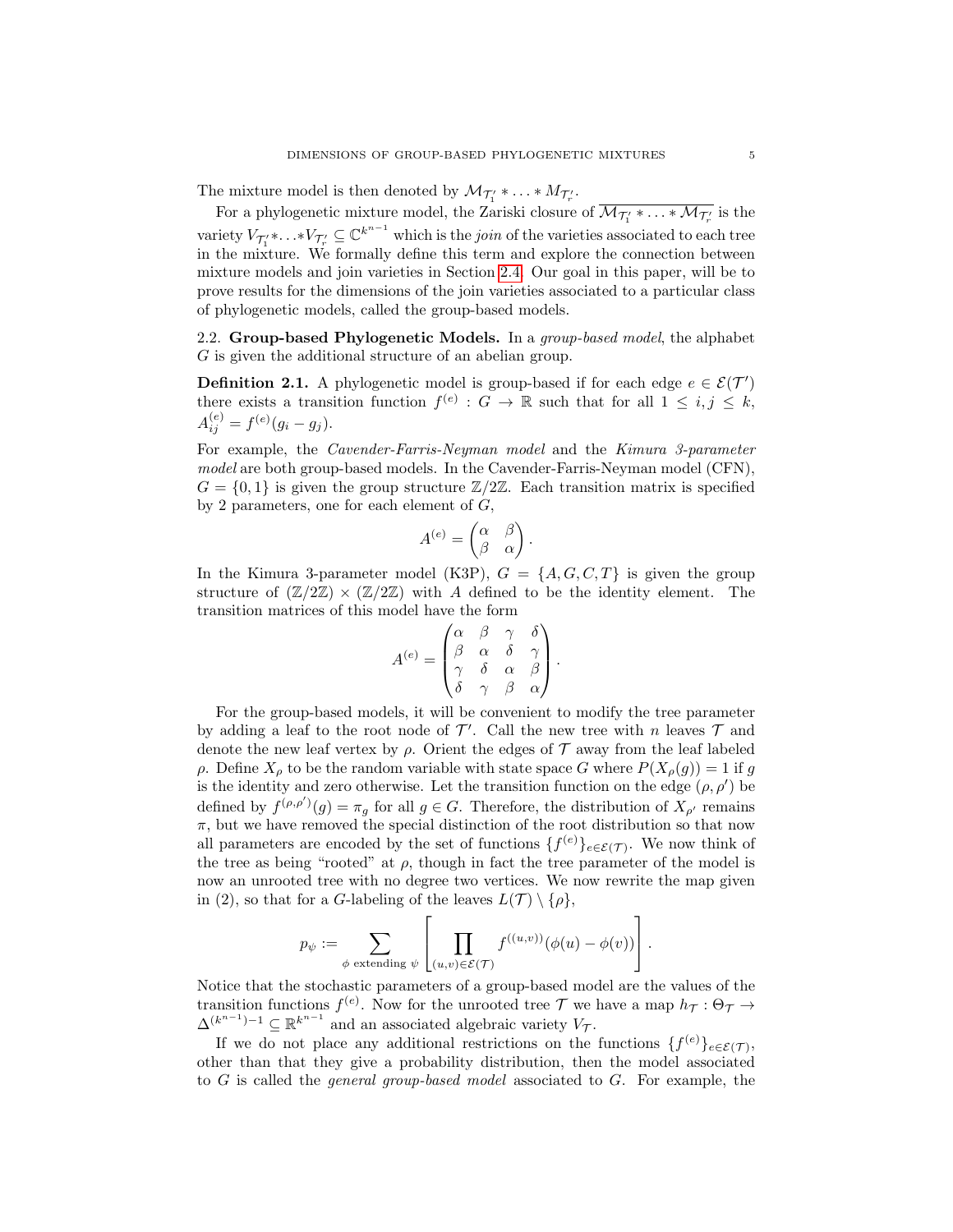CFN model described above is the general group-based model associated to  $\mathbb{Z}/2\mathbb{Z}$ and the K3P model is the general group-based model associated to  $\mathbb{Z}/2\mathbb{Z} \times \mathbb{Z}/2\mathbb{Z}$ . However, in some models, the parameters associated to some group elements may be identified. For example, both the Kimura 2-parameter model (K2P) and the Jukes-Cantor model (JC) can be obtained from K3P by identifying parameters. In the K2P model, the parameters for  $C$  and  $T$  are identified, while in the JC model the parameters for  $G, C$ , and  $T$  are identified. Thus the transition matrices for the K2P and JC models have the respective forms

$$
A^{(e)} = \begin{pmatrix} \alpha & \beta & \gamma & \gamma \\ \beta & \alpha & \gamma & \gamma \\ \gamma & \gamma & \alpha & \beta \\ \gamma & \gamma & \beta & \alpha \end{pmatrix}, \qquad A^{(e)} = \begin{pmatrix} \alpha & \beta & \beta & \beta \\ \beta & \alpha & \beta & \beta \\ \beta & \beta & \alpha & \beta \\ \beta & \beta & \beta & \alpha \end{pmatrix}.
$$

The identification of parameters can be specified by an equivalence relation on G. We require the equivalence classes of this relation to be the orbits of some subgroup of  $Aut(G)$ . In particular this means that the identity is always in its own class. Therefore a group-based phylogenetic tree model is specified by the data of a finite group G, an *n*-leaf directed tree  $\mathcal{T}$ , and a subgroup B of Aut(G). Therefore, we will now use the notation  $\mathcal{M}_{\mathcal{T}}^{(G,B)}$  and  $V_{\mathcal{T}}^{(G,B)}$  $\mathcal{T}^{(G,B)}$  for the model and variety of the group-based model  $(G, B)$  on T. The specific pairs  $M = (G, B)$  described above are

- CFN  $= (\mathbb{Z}/2\mathbb{Z}, \{1\}),$
- JC =  $(\mathbb{Z}/2\mathbb{Z} \times \mathbb{Z}/2\mathbb{Z}, \mathfrak{S}_3)$ ,
- K2P =  $(\mathbb{Z}/2\mathbb{Z} \times \mathbb{Z}/2\mathbb{Z}, \mathfrak{S}_2),$
- K3P =  $(\mathbb{Z}/2\mathbb{Z} \times \mathbb{Z}/2\mathbb{Z}, \{1\}),$

where Aut $(\mathbb{Z}/2\mathbb{Z} \times \mathbb{Z}/2\mathbb{Z})$  is identified with the permutation group  $\mathfrak{S}_3$ . Observe also that the general group-based models are then precisely those models for which  $B = \{1\}$ . Our strategy for proving the main result will first be to prove some results for general group-based models in Section [3](#page-10-0) and then to show in Section [4](#page-16-0) that they still hold for models in which we identify certain parameters.

2.3. The Fourier Transformation. In this section, we describe the parameterization of a group-based phylogenetic model in the Fourier coordinates. In these coordinates, the parameterization is seen to be monomial and consequently the varieties associated to these models are toric. Consider a group-based model specified by  $(G, B)$  on the *n*-leaf tree T. Suppose that T has m edges and that there are  $l + 1$  orbits of B. Then the model has a total of  $m(l + 1)$  parameters, but only ml are independent because  $\sum_{g \in G} f^{(e)}(g) = 1$  for each  $e \in \mathcal{E}(\mathcal{T})$ . The observation of Evans and Speed [\[16\]](#page-22-15) is that there is a linear change of coordinates in which  $h_{\mathcal{T}}$ becomes a monomial map. This implies that, in the new coordinates, the image of  $h<sub>T</sub>$  is a toric variety, which aids in the search of phylogenetic invariants.

Let  $\hat{G}$  denote the character group of  $G$ , consisting of all group homomorphisms  $\chi : G \to \mathbb{C}^\times$ . Note that since G is abelian  $\hat{G}$  is isomorphic to G itself. Define  $\langle \chi, g \rangle := \chi(g)$ . For the transition function  $f^{(e)} : G \to \mathbb{C}$ , the Fourier transform  $\hat{f}^{(e)} : \hat{G} \to \mathbb{C}$  is given by

$$
\hat{f}^{(e)}(\chi) = \sum_{g \in G} \langle \chi, g \rangle f^{(e)}(g).
$$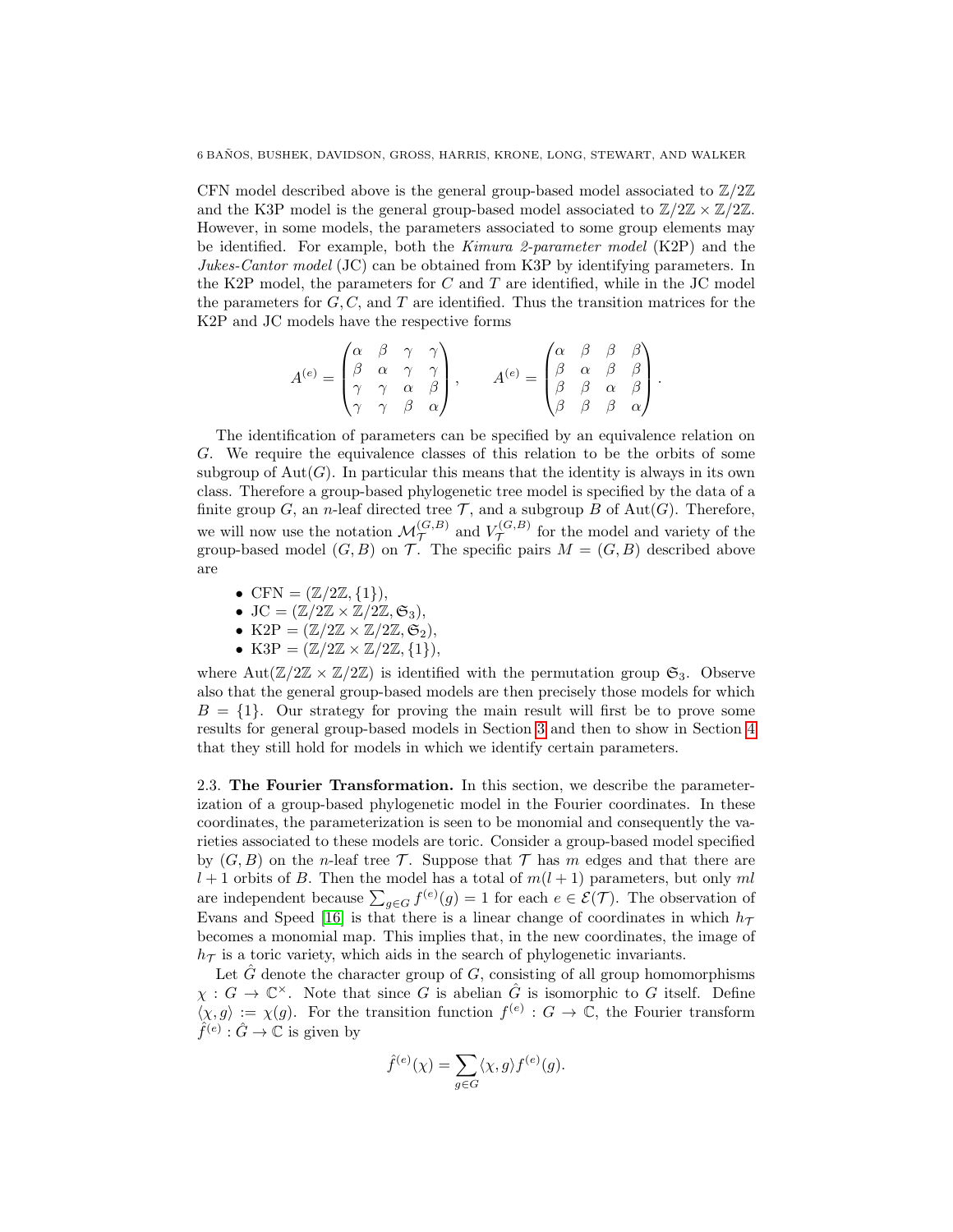Similarly we can define a Fourier transform of the probability coordinates. Let  $\xi'$ denote a  $\hat{G}$ -labeling of  $\mathcal{L}(\mathcal{T}) \setminus {\rho}.$  For each such  $\xi'$  let

$$
\hat{p}(\xi') := \sum_{\psi} \prod_{v \in \mathcal{L}(\mathcal{T}) \setminus \rho} \langle \xi'(v), \psi(v) \rangle p_{\psi}.
$$

As we see in the following theorem, the transformed probability coordinates can be written in terms of the transformed transition functions.

<span id="page-6-0"></span>**Theorem 2.2.** [\[16\]](#page-22-15) Let  $\mathcal{L}(e)$  denote the set of leaves on the arrow-side of edge  $e$ (i.e. its descendants). Then

$$
\hat{p}(\xi') = \prod_{e \in \mathcal{E}(\mathcal{T})} \hat{f}^{(e)} \bigg( \prod_{v \in \mathcal{L}(e)} \xi'(v) \bigg).
$$

We call the new coordinates,  $\hat{p}(\xi')$  the Fourier coordinates and the values of the transformed transition functions,  $\hat{f}^{(e)}(\chi)$ , the Fourier parameters. For the rest of this paper, the notation  $V_{\mathcal{T}}^M$  denotes the model variety in the space of Fourier coordinates. In the case that  $M = (G, \{1\})$  we may simply write  $V^G_{\mathcal{T}}$ .

We would like to remove the asymmetry in this description caused by the root ρ. Each  $\hat{G}$ -labeling  $\xi'$  of  $\mathcal{L}(\mathcal{T}) \setminus {\rho}$  can be uniquely extended to a labeling  $\xi$  of  $\mathcal{L}(\mathcal{T})$  by assigning

$$
\xi(\rho) = \prod_{v \in \mathcal{L}(\mathcal{T}) \setminus \{\rho\}} \xi'(v)^{-1}.
$$

Such labelings are called *consistent leaf labelings* of  $\mathcal T$ . Notice that the consistent leaf labelings are exactly the  $k^{n-1}$  leaf labelings for which the product of all n leaf labels is equal to the identity.

We label the Fourier coordinates by consistent leaf labelings as  $q_{\xi} := \hat{p}(\xi')$ . For each consistent leaf labeling  $\xi$ , there is an associated *consistent edge labeling*  $\tilde{\xi}: \mathcal{E}(\mathcal{T}) \to \hat{G}$  given by

$$
\tilde{\xi}(e) := \prod_{v \in \mathcal{L}(e)} \xi(v)
$$

where  $\mathcal{L}(e)$  is defined as in Theorem [2.2.](#page-6-0) Consistent edge labelings are characterized by the property that for each internal vertex  $v$ ,

$$
\prod_{e \in v_{\text{in}}} \tilde{\xi}(e) \prod_{e \in v_{\text{out}}} \tilde{\xi}(e)^{-1} = 1
$$

where  $v_{\text{in}}$  and  $v_{\text{out}}$  denote the incident incoming and outgoing edges to v respectively. Finally this lets us describe the monomial map  $\hat{h}_{\mathcal{T}}$  from the space of Fourier parameters to the Fourier coordinates by the equation

$$
q_{\xi} = \prod_{e \in \mathcal{E}(\mathcal{T})} \hat{f}^{(e)}(\tilde{\xi}(e)).
$$

Remark 1. This description of  $V_{\mathcal{T}}^M$  does not depend on the orientation of  $\mathcal{T}$ . To see this, note that for any fixed consistent leaf labeling  $\xi$ , reversing the orientation of an edge e inverts  $\tilde{\xi}(e)$ , but does not change the labels of the other edges. For any choice of parameters, replacing each  $\hat{f}^{(e)}(\chi)$  with  $\hat{f}^{(e)}(\chi^{-1})$  produces the same point in Fourier probability space. Thus, we can remove any special distinction of the root leaf  $\rho$  by choosing an arbitrary orientation of the edges. Moreover, if G has characteristic 2, such as  $\mathbb{Z}/2\mathbb{Z}$  or  $(\mathbb{Z}/2\mathbb{Z})\times(\mathbb{Z}/2\mathbb{Z})$ , then the map  $\hat{h}$  is itself invariant under changes of orientation of  $\mathcal T$ , and so orientation can be ignored entirely.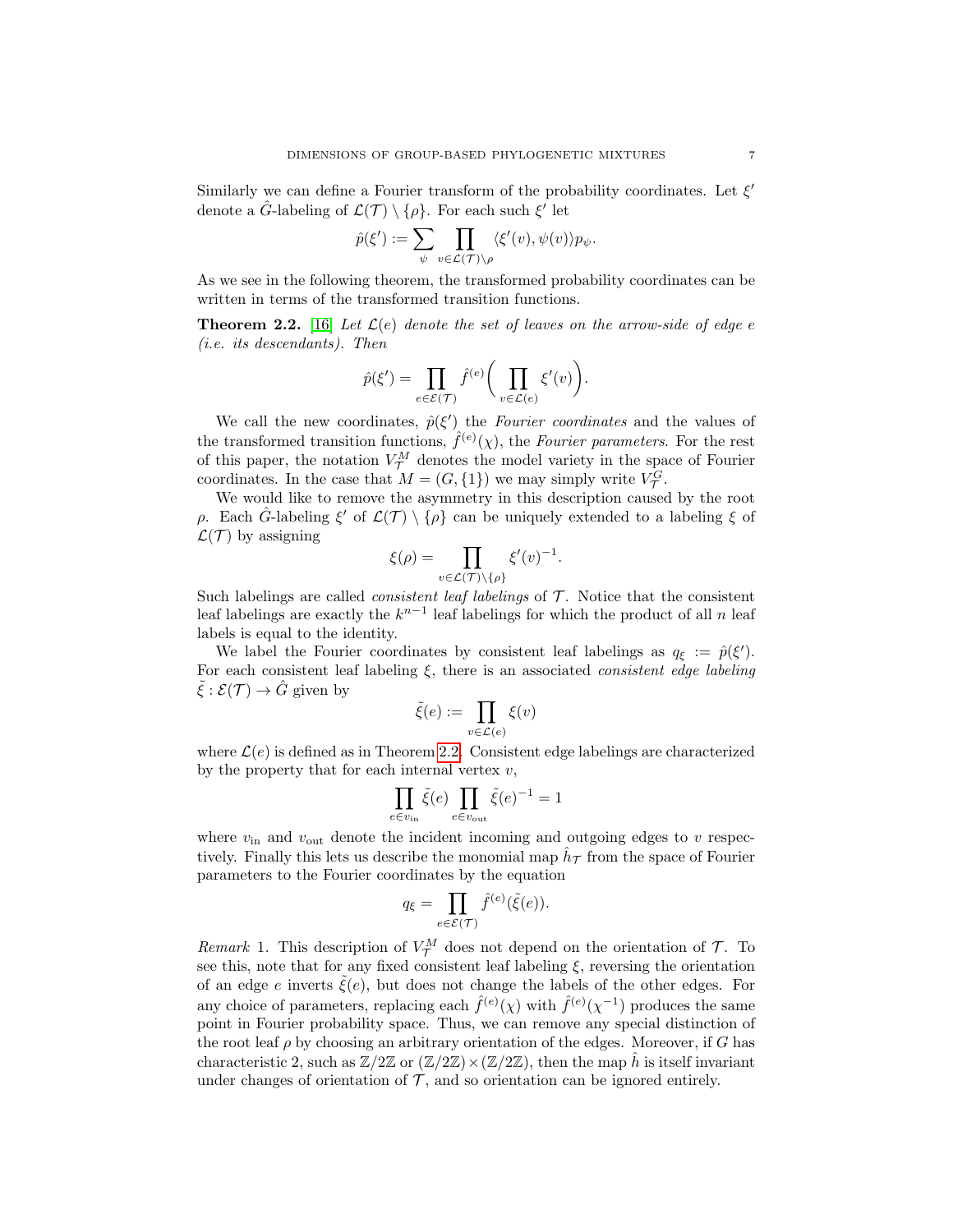It is common in phylogenetic applications to assume that the root distribution is uniform. When this is the case, the construction described above differs slightly. In particular, we now have  $\hat{f}^{(\rho,\rho')}(\chi) = 1/|G|$  if  $\chi$  is the identity and zero otherwise [\[33\]](#page-23-5). Thus, the only coordinates we need to consider are ones corresponding to consistent leaf labelings that satisfy

$$
\prod_{v \in \mathcal{L}(e) \setminus \{\rho\}} \xi(v) = 1.
$$

These are exactly the consistent leaf labelings for the model on  $S$  where  $S$  is the unrooted tree obtained by removing the root of  $\mathcal T$  and suppressing the resulting degree two vertex—to define the model on S, we can regard any of the  $n-1$  leaves as the root leaf. Consequently, if we assume the root distribution is uniform, many of the coordinates for the model variety of  $\mathcal T$  are zero, and we can regard this variety as the model variety  $V_{\mathcal{T}'}^M$  where the root distribution is arbitrary. Therefore, when we assume the root distribution is uniform, we interpret the model variety for an  $n$ -leaf unrooted tree as corresponding to a statistical model for  $n$  taxa. Thus, all the results that we prove in this paper for group-based model varieties still apply when the root distribution is assumed to be uniform.

When B is trivial (so all elements of G receive distinct parameters),  $V_{\tau}^{(G,\{1\})}$  $\tau(\mathcal{T}^{(G,\{1\})})$  is the image of  $\hat{h}_{\mathcal{T}}: \mathbb{C}^{mk} \to \mathbb{C}^{k^{n-1}}$ , the parameterization map in the Fourier coordinates. For B non-trivial, the identification of stochastic parameters induces an identification of Fourier parameters. An automorphism  $\alpha$  of G induces an automorphism  $\alpha^*$  of  $\hat{G}$  by defining

$$
\langle \alpha^*(\chi), g \rangle = \langle \chi, \alpha(g) \rangle.
$$

Therefore  $B \subseteq \text{Aut}(G)$  has a corresponding subgroup  $\hat{B} \subseteq \text{Aut}(\hat{G})$ . If we insist that for any  $\alpha \in B$ ,  $f^{(e)}(\alpha g) = f^{(e)}(g)$ , then it can be shown that

$$
\hat{f}^{(e)}(\alpha^*\chi) = \hat{f}^{(e)}(\chi).
$$

That is, the orbits of B are mapped into orbits of  $\hat{B}$  under the Fourier transform. Therefore, if two stochastic parameters are assumed to be equal, they are mapped to two identical Fourier parameters.

As a result, there are only  $l + 1$  distinct Fourier parameters for each edge and  $V_{\mathcal{T}}^{(G,B)}$  $\tau^{(G,B)}$  is the image of the monomial map  $\hat{h}_{\mathcal{T}}: \mathbb{C}^{m(l+1)} \to \mathbb{C}^{k^{n-1}}$ . The fact that  $\hat{f}^{(e)}(\alpha^*\chi) = \hat{f}^{(e)}(\chi)$  is the reason that we insist that the equivalence classes of probability parameters are orbits of  $B$ . Otherwise, it is possible to have identified probability parameters mapping to distinct Fourier parameters [\[27,](#page-23-6) Appendix A]. In such a case, the Fourier parameterization is monomial, but the Fourier parameters are not algebraically independent and so the resulting ideals are not toric.

*Remark* 2. Since G is a finite abelian group, G and  $\hat{G}$  are isomorphic and their elements can be identified. None of our results depend on the particular identification used and so from here on we will not carefully distinguish between the two. We will label the Fourier coordinates by consistent leaf labelings using elements of G and also label Fourier parameters by elements of G.

Example 2.3. This example demonstrates the parameterization of one of the Fourier coordinates for the K3P model on the 4-leaf unrooted tree  $\mathcal T$  pictured below. The tree  $\mathcal T$  is constructed by attaching a leaf to the root of a 3-leaf rooted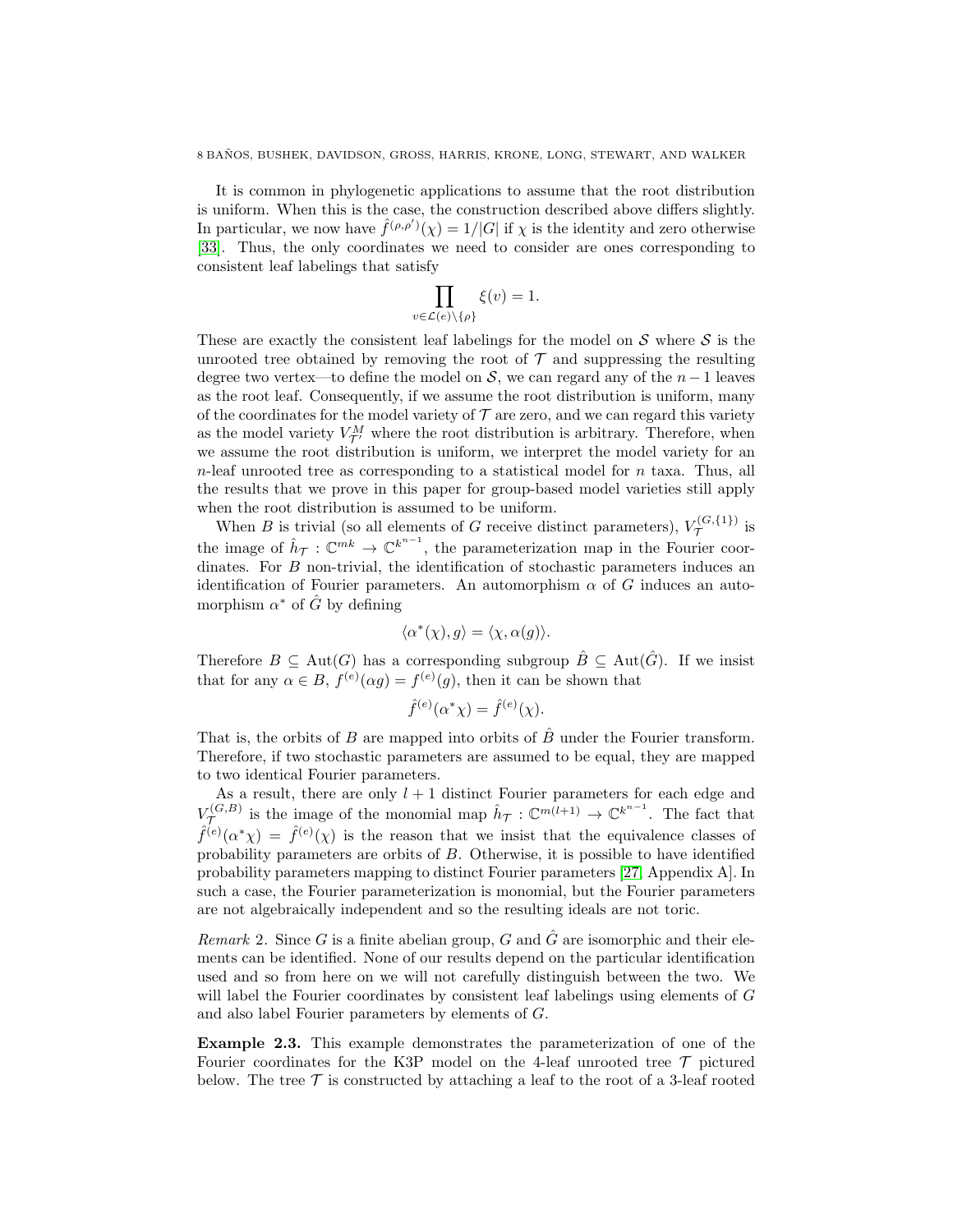tree. For this model,  $G = \mathbb{Z}/2\mathbb{Z} \times \mathbb{Z}/2\mathbb{Z}$  and  $B = \{1\}$ . As noted in Remark 1, because  $G = \mathbb{Z}/2\mathbb{Z} \times \mathbb{Z}/2\mathbb{Z}$ , the parameterization will remain unchanged if we reorient edges in  $\mathcal{T}$ .



The leaf labeling  $\hat{\xi} = ((0,1), (1,0), (1,1), (0,0))$ , where the last element in the index is the label of the "root" leaf, is consistent since  $(0, 1)+(1, 0)+(1, 1)+(0, 0)$  =  $(0,0)$ . Using  $a_g^i$  for the Fourier parameter associated to the group element g on the  $edge e_i,$ 

$$
q_{((0,1),(1,0),(0,0),(1,1))} = a_{(0,1)}^1 a_{(1,0)}^2 a_{(1,1)}^3 a_{(0,0)}^4 a_{(1,0)+(1,1)}^5 = a_{(0,1)}^1 a_{(1,0)}^2 a_{(1,1)}^3 a_{(0,0)}^4 a_{(0,1)}^5.
$$

The reason for introducing the Fourier parameterization is so that we may work with the toric ideals  $V_{\mathcal{T}}^{(G,B)}$  $\mathcal{T}^{(G,D)}$ . Because of the linearity of the transform, the parameterization map for an  $r$ -tree mixture in the Fourier coordinates is given by

$$
\hat{h}_{\mathcal{T}'_1,\ldots,\mathcal{T}'_r}(\hat{\theta}_1,\ldots,\hat{\theta}_r,\omega)=\omega_1\hat{h}_{\mathcal{T}'_1}(\hat{\theta}_1)+\ldots+\omega_r\hat{h}_{\mathcal{T}'_r}(\hat{\theta}_r).
$$

Thus, in the Fourier coordinates, the variety for a mixture model is the join of the varieties for each tree in the mixture in the Fourier coordinates. Therefore, to determine the dimension of a phylogenetic mixture model, we can utilize the results we describe in the next section about the dimensions of joins of toric varieties.

<span id="page-8-0"></span>2.4. **Toric varieties.** Because  $V^M_\mathcal{T}$  is the image of a monomial map  $\hat{h}_\mathcal{T}: \mathbb{C}^{m(l+1)} \to$  $\mathbb{C}^{k^{n-1}}$ , it is a complex toric variety. Since the map is homogeneous we can consider  $V_{\mathcal{T}}^{M}$  as a projective variety in  $\mathbb{P}^{k^{n-1}-1}$ . The map  $\hat{h}$  can be described by a  $m(l+1) \times$  $k^{n-1}$  matrix A. The columns of which are the exponent vectors of the monomials parameterizing each Fourier coordinate. Let  $A \subseteq \mathbb{R}^{m(l+1)}$  denote the set of column vectors of A and let  $P \subseteq \mathbb{R}^{m(l+1)}$  be the convex hull of A. The geometry of P and  $V_{\mathcal{T}}^{M}$  are closely tied in many ways. We will be primarily interested in dimension,

$$
\dim V^M_{\mathcal{T}} = \dim_{\mathbb{R}} P = \operatorname{rank} A - 1
$$

where dim  $V_{\mathcal{T}}^{M}$  denotes the projective dimension [\[32\]](#page-23-7).

Label the equivalence classes of G induced by B by the integers from  $0, \ldots, l$ , with 0 labeling the equivalence class containing only the identity. Fixing  $B$ , let  $\delta: G \to \mathbb{R}^{l+1}$  be the map sending each group element to  $e_i$  where i is the label of its equivalence class and  $e_0, \ldots, e_l$  are the  $l + 1$  standard basis vectors. The image of  $\delta$  is the set of vertices of a standard *l*-simplex  $\Delta_l := \text{conv}(e_0, \ldots, e_l)$ , and its affine span is the hyperplane K defined by  $x_0 + \cdots + x_l = 1$  where  $x_i$  denotes the ith coordinate.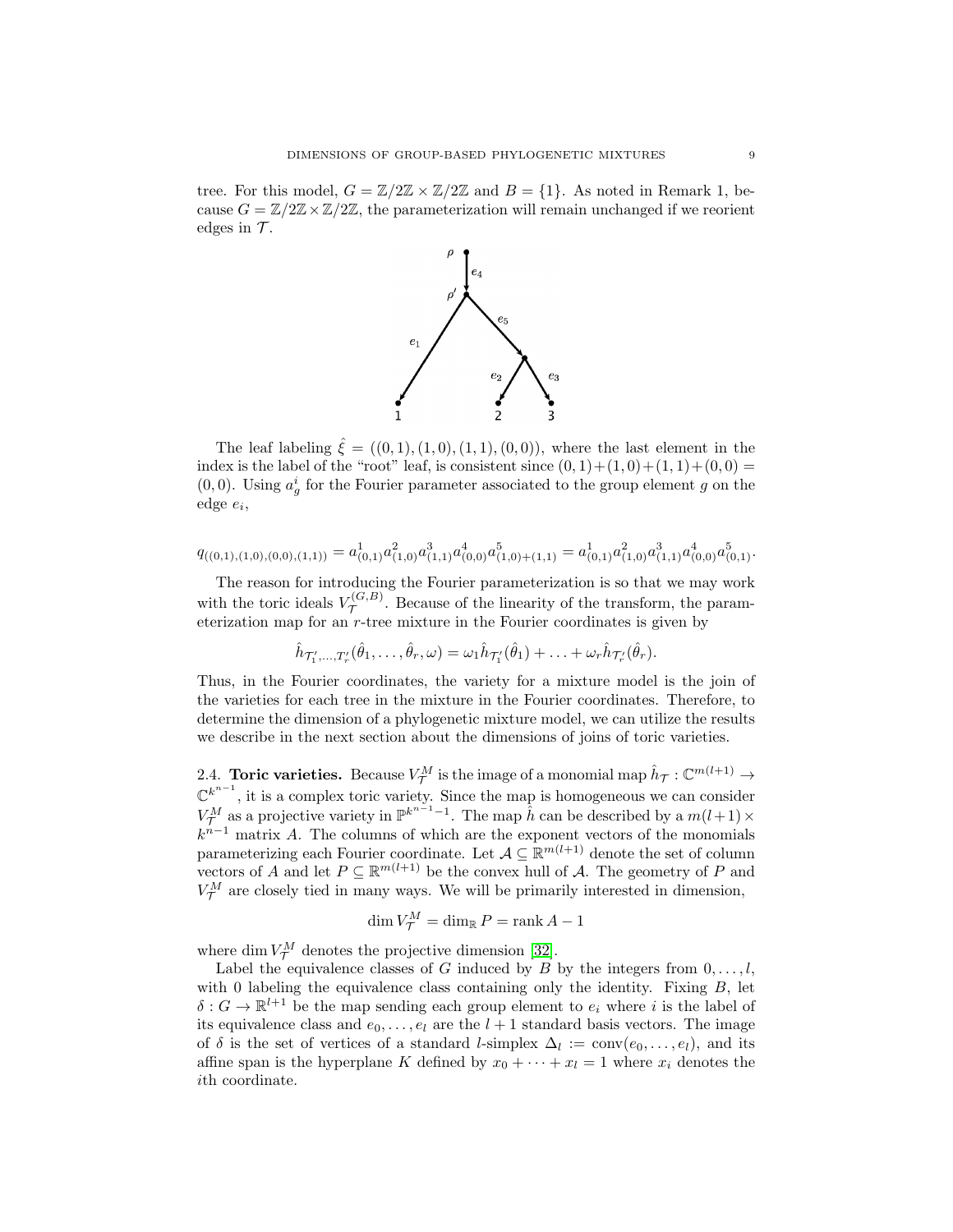Each of the vectors in A comes from a consistent edge-labeling of  $\mathcal{T}, (g_1, \ldots, g_m) \in$  $G^m$ , by the map

$$
\delta^m : G^m \to (\mathbb{R}^{l+1})^m
$$
  

$$
(g_1, \ldots, g_m) \mapsto (\delta(g_1), \ldots, \delta(g_m)).
$$

The image of  $\delta^m$  is the set of lattice points corresponding to all possible G edgelabelings of the graph (not just consistent ones), so  $\mathcal{A} \subseteq \text{Im } \delta^m$ . The convex hull of Im  $\delta^m$  is the polytope  $\Delta_l^m$ , e.g. for the CFN model, conv $(\text{Im } \delta^m) = \Delta_l^m$  is an m-dimensional cube. The polytope  $\Delta_l^m$  has dimension lm and its affine span is  $K^m$ . The polytope  $P^M_{\mathcal{T}}$  associated to  $V^M_{\mathcal{T}}$  is contained in  $\Delta^m_l$ , and thus,

$$
\dim V^M_{\mathcal{T}} \leq lm.
$$

Remark 3. The map  $\hat{h}_{\mathcal{T}}$  is multi-homogeneous, which is reflected in the fact that  $P^M_{\mathcal{T}}$  is contained in the codimension-m space  $K^m \subseteq \mathbb{R}^{(l+1)m}$ . It is sometimes convenient to consider the dehomogenized map by projecting away coordinate  $x_0$ for each edge. The projected polytope  $P_{\mathcal{T}}^M \subseteq \mathbb{R}^{lm}$  differs only by a linear change of coordinates from the above, but now affinely spans the ambient space in the case that it realizes the lower bound and has dimension lm.

Given varieties  $W_1, \ldots, W_r \subseteq \mathbb{P}^{N-1}$ , we denote their join by  $W_1 * \ldots * W_r$ , which is defined as the Zariski closure of the set of linear spaces defined by one point from each variety. The variety  $W_1 * \ldots * W_r$  can be considered as the closure of the image of the map

$$
W_1 \times \ldots \times W_r \times \mathbb{P}^{r-1} \to \mathbb{P}^{N-1},
$$
  

$$
(p_1, \ldots, p_r, [c_1 : \ldots : c_r]) \mapsto c_1 p_1 + \ldots + c_r p_r.
$$

From this map and the discussion at the end of Section [3,](#page-10-0) it is evident that the variety associated to the mixture model M on trees  $\mathcal{T}_1, \ldots, \mathcal{T}_r$  is the join variety  $\mathcal{V}_{\mathcal{T}_1}^M * \ldots * \mathcal{V}_{\mathcal{T}_r}^M$ . Thus, to establish our main result for phylogenetic mixture models we will utilize techniques for bounds on the dimension of join varieties.

Just by counting parameters, we have the following upper bound on the dimension of  $W_1 * \ldots * W_r$ ,

$$
\dim(W_1*\ldots*W_r)\leq \dim W_1+\ldots+\dim W_r+(r-1).
$$

Another upper bound on  $\dim(W_1 * \ldots * W_r)$  is the dimension of the ambient space,  $N-1$ . The expected dimension of  $W_1 * \ldots * W_r$  is

$$
\min{\dim W_1 + \ldots + \dim W_r + (r-1), N-1}
$$
.

If the dimension is less than the expected dimension,  $W_1 * \ldots * W_r$  is said to be defective.

For  $W \subseteq \mathbb{P}^{N-1}$ , the join  $W * W$  is called the *secant* of W (or more specifically the second secant of W), also written  $\sigma(W)$  or  $\sigma_2(W)$ . For any integer  $r \geq 1$ , the rth secant of W is

$$
\sigma_r(W) := \underbrace{W * \cdots * W}_{r \text{ times}}.
$$

The expected dimension of  $\sigma_r(W)$  is

$$
\min\{r(\dim W + 1) - 1, N\}.
$$

To prove the main theorem, we will rely heavily on a tool developed by Draisma. This tool allows us to determine lower bounds on the dimensions of joins and secants of toric varieties using tropical geometry [\[13\]](#page-22-22) (Theorem [2.4\)](#page-10-1). Let  $W_1, \ldots, W_r$  be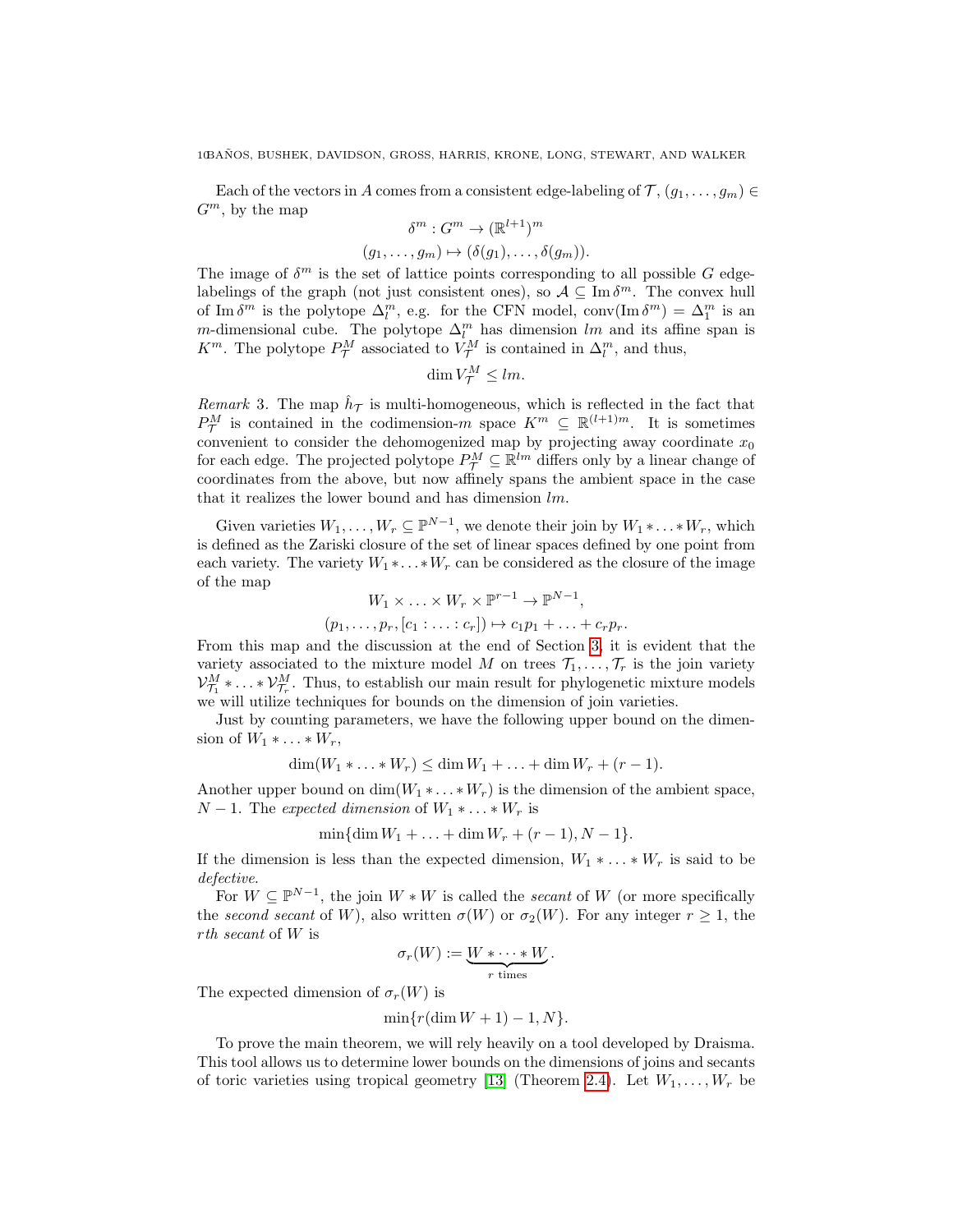projective toric varieties in  $\mathbb{P}^{N-1}$ , and let  $A_i$  be the  $m_i \times N$  matrix associated to  $W_i$  for  $i = 1, \ldots, r$ . Let  $v = (v_1, \ldots, v_r)$  be a sequence of linear functionals, with each  $v_i : \mathbb{R}^{m_i} \to \mathbb{R}$ , considered as a row vector. Then  $v_i A_i$  is a row vector in  $(\mathbb{R}^N)^*$ . Let  $W_i(v) \subseteq [N]$  denote the set of positions j such that the jth entry of  $v_i A_i$  is strictly less than the jth entry of  $v_lA_l$  for all  $l \neq i$ . Thus  $W_1(v), \ldots, W_r(v)$  are disjoint, and for a generic choice of v form a partition of  $[N]$ .

Now let  $D_i(v) \subseteq \mathbb{R}^{m_i}$  be the set of column vectors of  $A_i$  in the positions given by  $W_i(v)$ . Let rank  $D_i(v)$  denote the dimension of the span of  $D_i(v)$ . This is one more than dim conv $(D_i(v))$ , the dimension of the affine span of  $D_i(v)$ .

<span id="page-10-1"></span>**Theorem 2.4** (Corollary 2.3 of [\[13\]](#page-22-22)). For any choice of  $v \in \prod_{i=1}^r (\mathbb{R}^{m_i})^*$ ,

$$
\dim(W_1 * \cdots * W_r) \ge \operatorname{rank} D_1(v) + \cdots + \operatorname{rank} D_r(v) - 1.
$$

It follows that if there exists v such that rank  $D_i(v) = m_i$  for all  $i = 1, \ldots, r$ , then  $W_1 * \cdots * W_r$  has the expected dimension.

In the case of a secant, the picture is a bit simpler. Let the toric variety  $W \subseteq$  $\mathbb{P}^{N-1}$  have  $m \times N$  matrix A and let  $\mathcal{A} \subseteq \mathbb{R}^m$  denote the set of column vectors of A. Let  $v = (v_1, \ldots, v_r)$  be a sequence of linear functionals on  $\mathbb{R}^m$ . The sequence v divides  $\mathbb{R}^m$  into open convex regions  $R_1(v), \ldots, R_r(v)$  defined by

$$
R_i(v) := \{ p \in \mathbb{R}^m \mid v_i(p) < v_l(p) \text{ for all } l \neq i \}
$$

for  $i = 1, \ldots, r$ .

**Corollary 2.5.** For any choice of  $v \in \prod_{i=1}^r (\mathbb{R}^m)^*$ ,

 $\dim \sigma_r(W)$  > rank $(A \cap R_1(v)) + \cdots +$  rank $(A \cap R_r(v)) - 1$ .

In the particular case of  $r = 2$ , the regions  $R_1(v)$  and  $R_2(v)$  can be described as the open half-spaces on either side of a hyperplane  $H$ . In this case we denote the regions by  $\mathcal{H}^+$  and  $\mathcal{H}^-$ . For larger r, it may also be useful to partition the space by  $r-1$  hyperplanes (although these are not the only sort of partitions allowed).

<span id="page-10-2"></span>**Proposition 2.6.** Let  $\mathcal{H}_1, \ldots, \mathcal{H}_{r-1}$  be hyperplanes through P, with no two intersecting in P. Let  $P_1, \ldots, P_r$  be the connected components of  $P \setminus (\mathcal{H}_1 \cup \cdots \cup \mathcal{H}_{r-1})$ . Then there is a sequence of functionals  $v = (v_1, \ldots, v_r)$  such that  $P_i = R_i(v) \cap P$ .

*Proof.* Because the hyperplanes do not intersect in P, for each  $i \neq j$ ,  $\mathcal{H}_i \cap P$  is contained in  $\mathcal{H}_i^+$  or  $\mathcal{H}_i^-$ . Therefore by reindexing, and choosing plus and minus labels appropriately, we have

$$
(\mathcal{H}_1^+ \cap P) \supseteq (\mathcal{H}_2^+ \cap P) \supseteq \cdots \supseteq (\mathcal{H}_{r-1}^+ \cap P).
$$

The connected components of  $P \setminus (\mathcal{H}_1 \cup \cdots \cup \mathcal{H}_{r-1})$  are then  $P_1 = \mathcal{H}_1^- \cap P$ ,  $P_i =$  $\mathcal{H}_{i-1}^+ \cap \mathcal{H}_i^- \cap P$  for  $1 < i < r$ , and  $P_r = \mathcal{H}_{r-1}^+ \cap P$ . For each  $\mathcal{H}_i$  choose a functional  $\ell_i$  which vanishes on  $\mathcal{H}_i$  and is positive on  $\mathcal{H}_i^+$ . Then let  $v_i = -\ell_1 - \cdots - \ell_{i-1}$  for  $i = 1, \ldots, r$ . For any  $p \in P_i$ ,  $\ell_j(p) > 0$  for  $j < i$  and  $\ell_j(p) < 0$  for  $j \geq i$ . Therefore  $v_i(p)$  is the unique minimum among  $v_1(p), \ldots, v_r(p)$ , so  $p \in R_i(v)$ .

#### 3. Dimension of joins of group-based models

<span id="page-10-0"></span>In this section we prove two intermediary theorems on our way to proving Theorem [1.1.](#page-2-0) Together, these two theorems establish the main result for all groups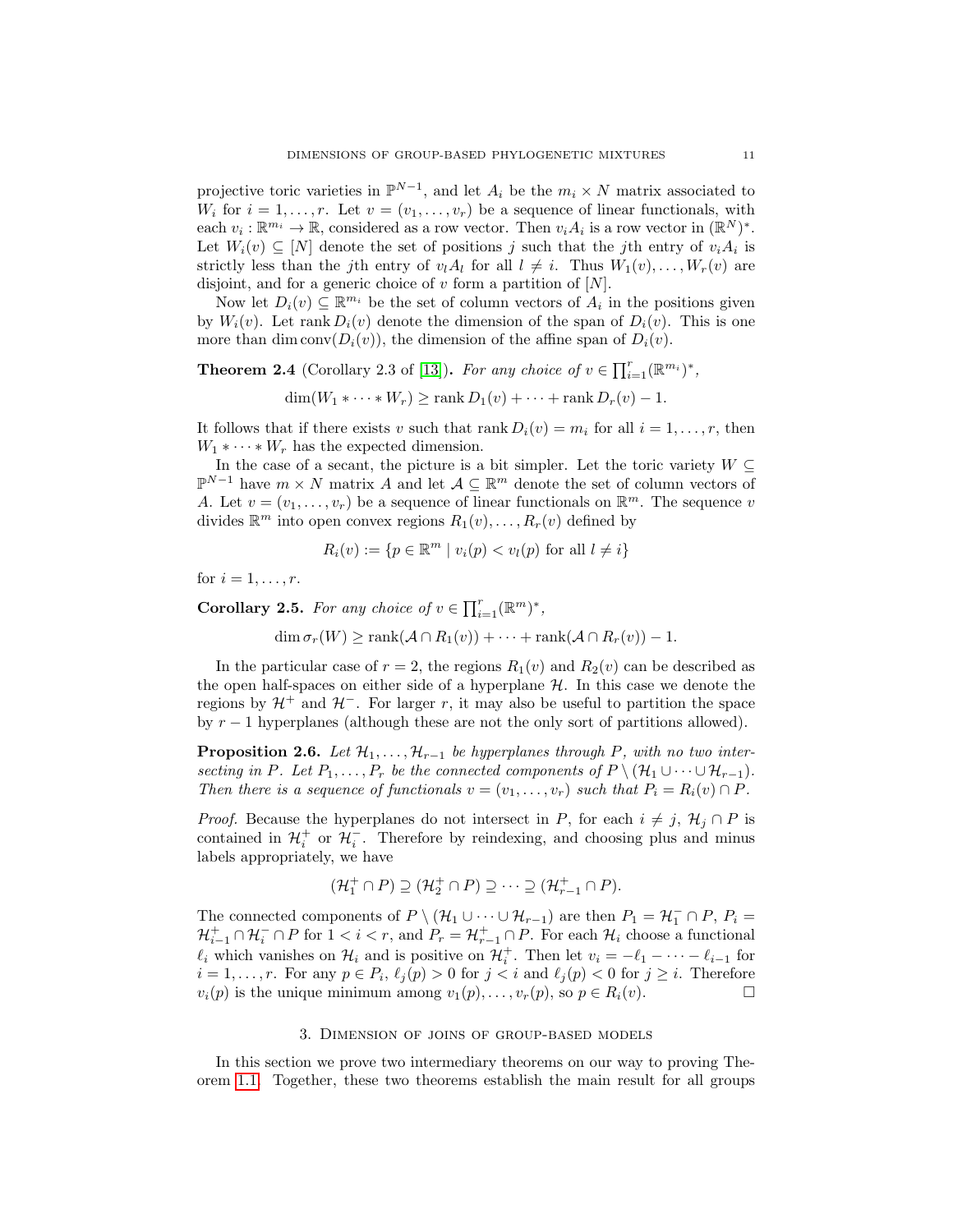so long as the trees  $\mathcal{T}_1, \ldots, \mathcal{T}_r$  are binary and B is trivial. We require two theorems, since slightly different arguments are needed when  $G = (\mathbb{Z}/2\mathbb{Z})$ . This groupbased model is particularly relevant to phylogenetic applications as it is exactly the CFN model discussed in the introduction. We handle that case first, and then the case  $|G| > 2$ . In the next section we will generalize this result for arbitrary trees  $\mathcal{T}_1, \ldots, \mathcal{T}_r$  and for B an arbitrary subgroup of Aut(G).

3.1. Joins for the CFN model. We will prove the following theorem using The-orem [2.4](#page-10-1) (Draisma's Lemma). In this section, we will use the notation  $V^{\mathbb{Z}/2\mathbb{Z}}_{\mathcal{T}}$  $\int_{\tau}^{\frac{\pi}{2}}$  in place of  $V_{\tau}^{(\mathbb{Z}/2\mathbb{Z},\{1\})}$ r(4/24,{1}).<br>T

<span id="page-11-0"></span>**Theorem 3.1.** Let  $\mathcal{T}_1, \ldots, \mathcal{T}_r$  be binary phylogenetic [n]-trees with  $n \geq 2r + 5$ . Then  $V_{\tau_1}^{\mathbb{Z}/2\mathbb{Z}}$  $\tau_1^{\mathbb{Z}/2\mathbb{Z}} * \cdots * V_{\mathcal{T}_r}^{\mathbb{Z}/2\mathbb{Z}}$  $T_r^{\mu/2\mu}$  has the expected projective dimension,  $r(2n-3) + r - 1$ .

Each toric variety  $V^{\mathbb{Z}/2\mathbb{Z}}_{\mathcal{I}}$  $T_i^{\mathbb{Z}/2\mathbb{Z}}$  is parametrized by a monomial map with set of exponent vectors  $A_i \in \mathbb{R}^{2(2n-3)}$  which correspond to the constistent labeleings of  $\mathcal{T}_i$ . The affine span of  $\mathcal{A}_i$  has dimension  $2n-3$  thus the projective dimension of  $V_{\mathcal{I}_i}^{\mathbb{Z}/2\mathbb{Z}}$  $\frac{\tau_{\mu}/2\pi}{\tau_i}$  is  $2n - 3$ .

Per Draisma's Lemma, we demonstrate the existence of a set of functionals  $v = (v_1, \ldots, v_r)$  that partition the consistent labelings into sets  $W_1(v), \ldots, W_r(v)$ . Then for all  $1 \leq i \leq r$ ,  $D_i(v)$  is a proper subset of  $\mathcal{A}_i$  constructed from  $W_i(v)$ according to Theorem [2.4.](#page-10-1) The goal is to show that the dimension of the affine span of  $D_i(v)$  is the same as the dimension of the affine span of  $A_i$ , namely  $2n-3$ .

The general strategy will be to partition the consistent labelings based on the number of leaves not labeled by the identity. The subset of  $A_i$  of vectors corresponding to labelings with exactly c non-identity leaf labels has affine span of dimension at most  $2n - 4$  because this imposes one linear constraint on the vectors. In the following lemma we show that for even  $2 \leq c \leq n-5$ , the affine span has exactly that dimension. (Note that the rank of the linear span is one larger than the affine dimension.) In what follows, we use the notation  $x_g^{\epsilon}$  to denote the coordinate that corresponds to the Fourier parameter associated to  $g$  on the edge  $\epsilon$ . We also slightly abuse notation and interpret  $\mathcal{L}(\mathcal{T})$  as the set of leaf edges of  $\mathcal T$  or as the set of leaf vertices of  $\mathcal T$  depending on the context. Similarly, we not carefully distinguish between a leaf vertex and the leaf edge leading to that vertex. An example of the construction from this lemma is illustrated in Example [3.3.](#page-13-0)

<span id="page-11-1"></span>**Lemma 3.2.** Let  $G = \mathbb{Z}/2\mathbb{Z}$  and let  $\mathcal T$  be a binary phylogenetic [n]-tree. Let A be the set of vectors describing the monomial map parameterizing  $V^{\mathbb{Z}/2\mathbb{Z}}_{\mathcal{T}}$  $\tau^{\mathbb{Z}/2\mathbb{Z}}$ . Let  $\mathcal{S}_c \subseteq \mathbb{R}^{2(2n-3)}$  be the hyperplane defined by

$$
\sum_{\ell\in\mathcal{L}(\mathcal{T})}x_1^{\ell}=c.
$$

For even  $2 \leq c \leq n-5$ , rank $\langle A \cap S_c \rangle = 2n-3$ .

*Proof.* Let  $\pi : \mathbb{R}^{2(2n-3)} \to \mathbb{R}^{2n-3}$  be the projection that forgets coordinates  $x_0^{\epsilon}$  for identity element  $0 \in \mathbb{Z}/2\mathbb{Z}$  and each edge  $\epsilon \in \mathcal{E}(\mathcal{T})$ . Then  $\pi(\mathcal{A} \cap \mathcal{S}_c)$  is a set of  $0/1$ vectors with c leaf coordinates equal to 1.

Let E be an internal edge of T. Redraw T as below where each  $r_i$  is a rooted subtree of  $\mathcal T$  with root  $\rho_i$ .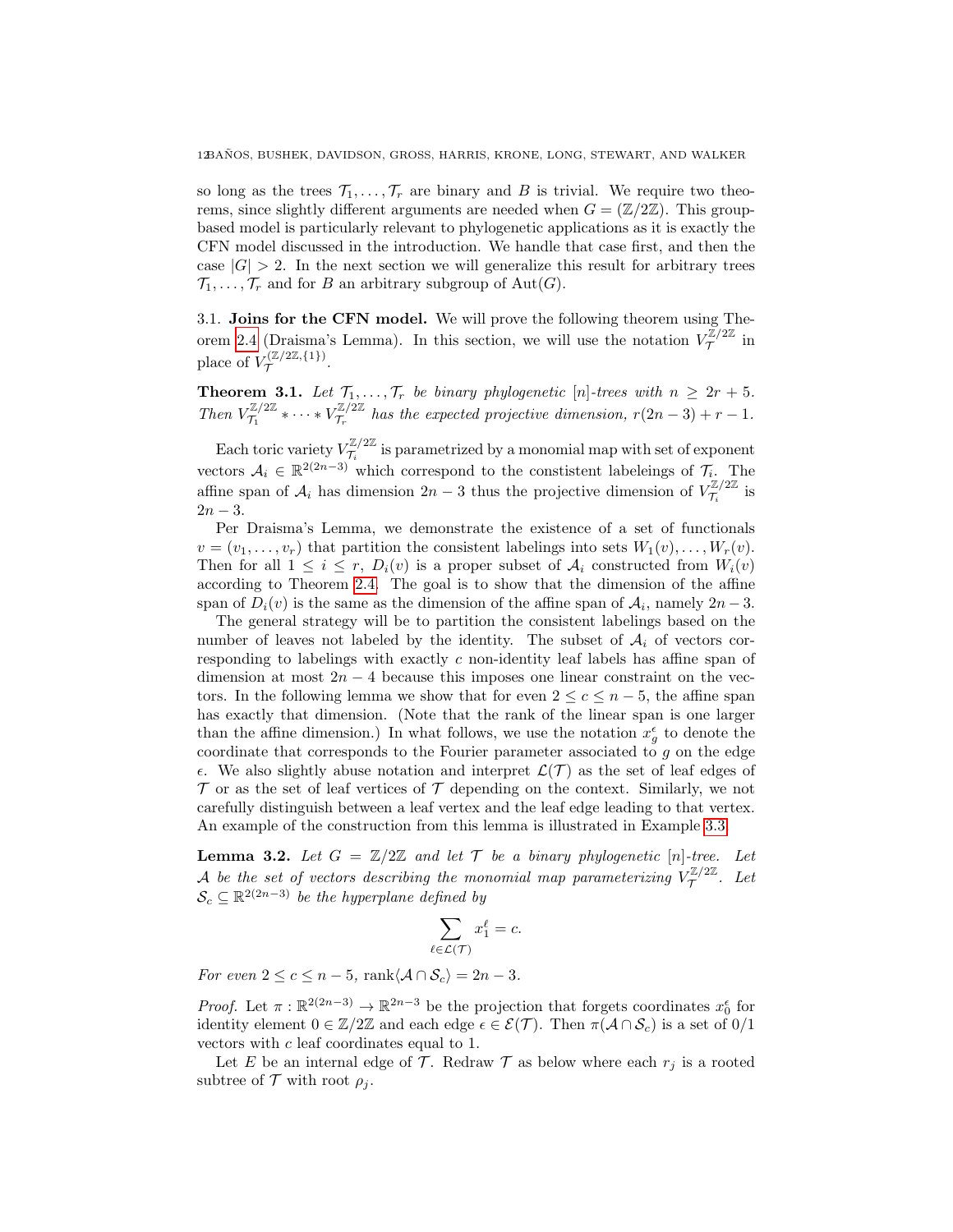

For  $1 \leq j \leq 4$ , choose  $L_j$  to be a subset of the leaves of  $r_j$  so that each  $|L_j|$  is odd and so that  $|L_1| + |L_2| + |L_3| + |L_4| = c$ . This is always possible since  $c \leq n - 5$ . Now, label all the leaves in  $L_1 \cup L_2 \cup L_3 \cup L_4$  by 1 to give a consistent leaf-labeling of  $\mathcal T$ . This induces a consistent edge-labeling of  $\mathcal T$ . Observe that in each rooted subtree  $r_j$  there is a unique leaf  $\lambda_j$  such that the path from  $\rho_j$  to  $\lambda_j$  involves only edges labeled by 1.

Let  $F_{kl} \in \pi(\mathcal{A} \cap \mathcal{S}_c)$  be the vector corresponding to the subforest of  $\mathcal{T}$  induced by labeling all the leaves in

$$
\left(\bigcup_{1\leq j\leq 4} (L_j\setminus\{\lambda_j\})\right)\cup\{\lambda_k,\lambda_l\}
$$

by 1 and all other leaves by 0. Let  $F_E$  be the vector that corresponds to the subforest induced by labeling all of the leaves in

$$
\bigcup_{1\leq j\leq 4}(L_j\setminus\{\lambda_j\})
$$

by 1 and all other leaves by 0. The key observation is that

$$
F_{kl} = F_E + \sum_{\epsilon \in p(\lambda_k, \lambda_l)} e_1^{\epsilon},
$$

where  $p(\lambda_k, \lambda_l)$  is the path between  $\lambda_k$  and  $\lambda_l$ . Therefore, we have

$$
F_{13} + F_{24} - F_{12} - F_{34} = 2e_1^E.
$$

Now suppose that  $\ell$  is a leaf edge of  $\mathcal T$ . Let  $\Lambda$  be a c-element subset of the leaves and label each leaf in this subset by 1 and all of the rest by 0. Since c is even, this is a consistent labeling. The vector corresponding to the subforest induced by this labeling is in  $\pi(A \cap S_c)$ . Moreover, since we have already shown that  $\pi(A \cap S_c)$  contains  $e_1^{\epsilon}$  for any internal edge  $\epsilon$ , the vector  $F_{\Lambda} = \sum_{\epsilon \in \Lambda} e_1^{\epsilon}$  must also be in  $\pi(A \cap S_c)$ . For each leaf  $\epsilon \neq \ell$ , let  $\Lambda_{\epsilon}$  be any c-element subset of the leaves that contains  $\epsilon$  but not  $\ell$ . Then

$$
F_{(\Lambda_{\epsilon}\backslash\{\epsilon\})\cup\{\ell\}} - F_{\Lambda_{\epsilon}} = e_1^{\ell} - e_1^{\epsilon},
$$

and, we get,

$$
F_{\Lambda} + \sum_{\epsilon \in \Lambda} (e_1^{\ell} - e_1^{\epsilon}) = c e_1^{\ell}.
$$

Since we can repeat this procedure for every leaf edge  $\ell$  and we have shown that  $e_1^E \in \langle A \cap S_c \rangle$  for every internal edge E, we can conclude that  $rank\langle A \cap S_c \rangle \ge$  $rank\langle \pi(\mathcal{A} \cap \mathcal{S}_c) \rangle \geq 2n-3.$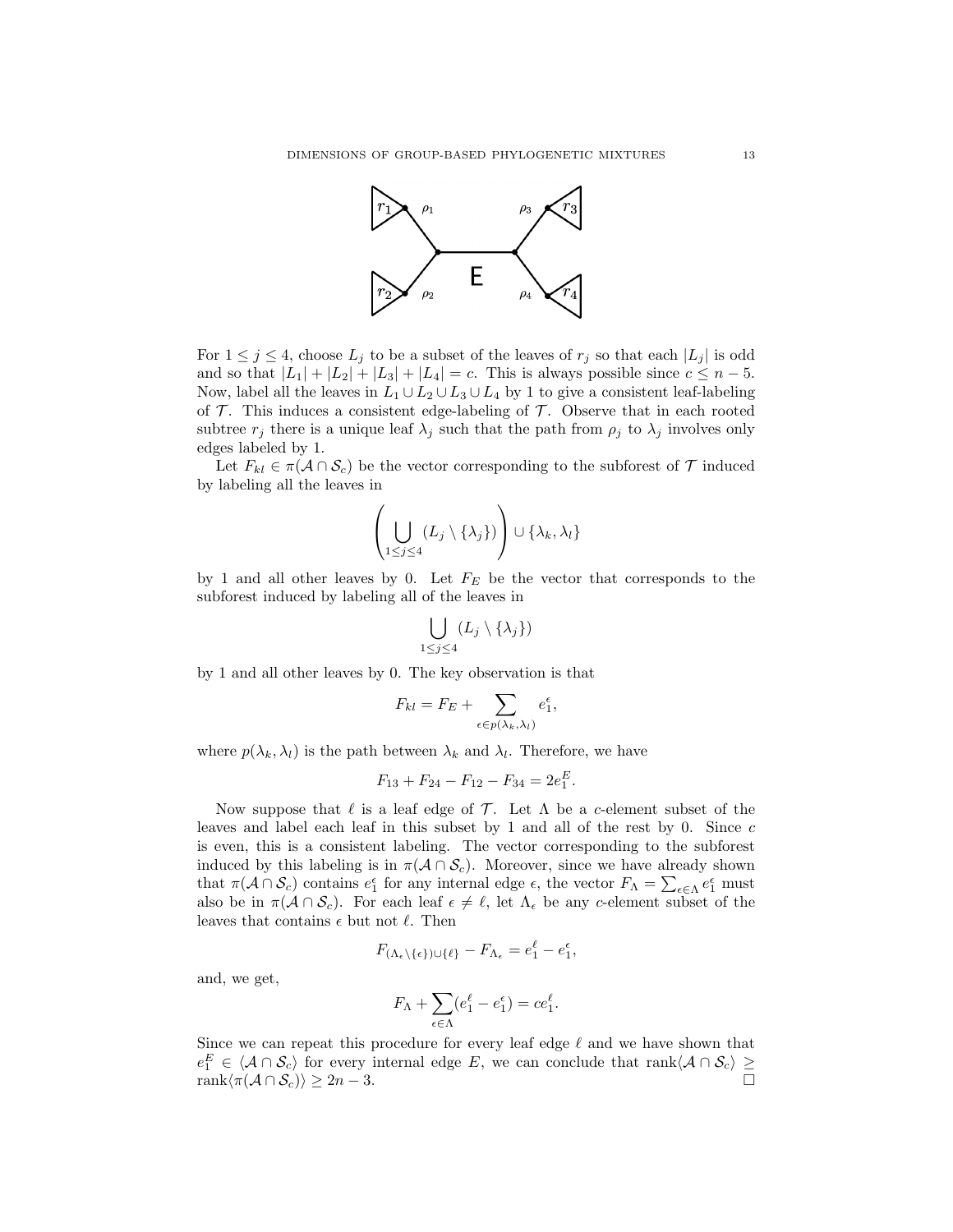14BAÑOS, BUSHEK, DAVIDSON, GROSS, HARRIS, KRONE, LONG, STEWART, AND WALKER

<span id="page-13-0"></span>Example 3.3. The figure below represents a consistent leaf-labeling for which  $c = 16$ . Both the blue and red vertices are elements of the  $L_j$  ( $|L_1| = 7$  and  $|L_2| = |L_3| = |L_4| = 3$  and the blue vertices are the  $\lambda_i$ . All of the colored edges correspond to non-zero entries in the vector  $F_{12}$  and the red colored edges to the non-zero entries in  $F_E$ .



To use Draisma's Lemma to prove Theorem [3.1,](#page-11-0) we need to construct sets  $D_i(v)$ with dimension  $2n-3$  for each  $1 \leq i \leq r$ . In the following proof, we will show how to construct v so that  $A_i \cap S_{2i} \subseteq D_i(v)$ . By Lemma [3.2,](#page-11-1) since the affine span of each  $\mathcal{A}_i \cap \mathcal{S}_{2i}$  has dimension  $2n-4$ , this ensures that  $\dim(D_i(v)) \geq 2n-4$ . However, to prove the theorem, we will also need to ensure each  $D_i(v)$  contains a vector outside of the hyperplane  $S_{2i}$ . For  $i = 1$ , this vector will be the vector corresponding to the trivial labeling, which we will call  $p_0$ . For each  $i > 1$ , we will need to "borrow" a vector  $p_i$  from an adjacent slice.

*Proof of Theorem [3.1.](#page-11-0)* Note that for  $n \geq 7$ ,

$$
|\mathcal{A}_i \cap \mathcal{S}_{2i}| = \binom{n}{2i} \ge \binom{n}{2} > 2n - 3.
$$

Therefore, the set  $A_i \cap S_{2i}$  must have some linear dependencies. Choose  $p_i \in A_i \cap S_{2i}$ such that  $\langle (A_i \cap S_{2i}) \setminus \{p_i\} \rangle$  still has dimension  $2n-3$ . Let  $L_i$  be the set of leaf edges labeled 1 in the labeling corresponding to the vector  $p_i$ .

For each  $1 \leq i \leq r$  let  $\pi_i : \mathbb{R}^{2(2n-3)} \to \mathbb{R}^{2n}$  be the projection that forgets the coordinates of the non-leaf edges. Let  $\mathcal{H}_1, \ldots, \mathcal{H}_{r-1}$  be the hyperplanes in  $\mathbb{R}^{2n}$  with  $\mathcal{H}_i$  defined by

$$
\sum_{j \in [n]} x_1^j + \frac{2}{4i - 1} \sum_{j \in L_i} x_1^j = 2i + 1.
$$

This hyperplane is constructed so that  $\pi_i(q) \in \mathcal{H}_i^-$  for all  $q \in (\mathcal{A}_i \cap \mathcal{S}_{2i}) \setminus \{p_i\}$  but  $\pi_i(p_i) \in \mathcal{H}_i^+$  and  $\pi_{i+1}(q) \in \mathcal{H}_i^+$  for all  $q \in \mathcal{A}_{i+1} \cap \mathcal{S}_{2i+2}$ .

By Proposition [2.6](#page-10-2) there is a sequence of functionals  $v' = (v'_1, \ldots, v'_r)$  such that  $P_i = R_i(v') \cap P$  (where P,  $P_i$  and  $R_i(v')$  are defined in Proposition [2.6\)](#page-10-2). Letting

$$
v=(v'_1\circ\pi_1,\ldots,v'_r\circ\pi_r),
$$

we have  $(\mathcal{A}_i \cap \mathcal{S}_{2i}) \cup \{p_{i-1}\} \setminus \{p_i\} \subseteq D_i(v)$  for  $1 \leq i \leq r$  and so the dimension of  $D_i(v)$  is 2n − 3. By Theorem [2.4](#page-10-1) and the comments after,  $V_{\tau_1}^{\mathbb{Z}/2\mathbb{Z}}$  $\tau_1^{\mathbb{Z}/2\mathbb{Z}} * \cdots * V_{\mathcal{T}_r}^{\mathbb{Z}/2\mathbb{Z}}$  $\tau_r^{\frac{\mu}{2}}$  has the expected projective dimension,  $r(2n-3) + r - 1$ .

3.2. Group-based models with  $|G| > 2$ . We continue to assume the trees  $\mathcal{T}_1, \ldots, \mathcal{T}_r$  are binary and that B is trivial, but consider group G with  $|G| > 2$ .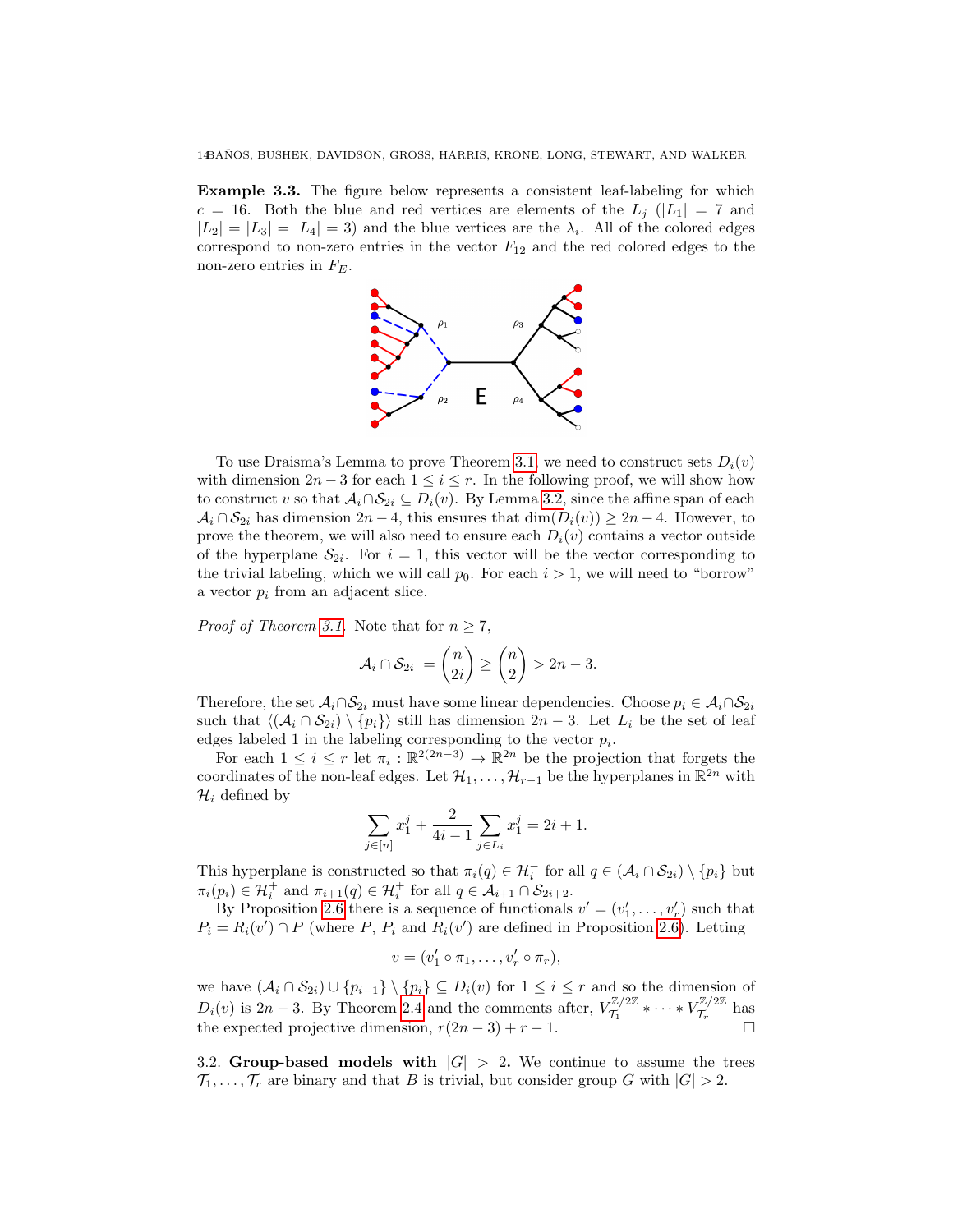<span id="page-14-2"></span>**Theorem 3.4.** Let  $\mathcal{T}_1, \ldots, \mathcal{T}_r$  be binary phylogenetic [n]-trees with  $n \geq 2r + 4$ , and let G be an abelian group with  $|G| > 2$ . Then  $V_{\tau_1}^G * \cdots * V_{\tau_r}^G$  has the expected projective dimension,  $(|G| - 1)r(2n - 3) + r - 1$ .

The proof follows the same structure as Theorem [3.1,](#page-11-0) but requires slightly different arguments. One way that the case  $|G| > 2$  is actually simpler is that for any integer  $2 \leq j \leq n$  there exists a constistent leaf-labeling that labels exactly j leaves by non-identity elements of G (this is only the case for even j when  $G = \mathbb{Z}/2\mathbb{Z}$ ). Indeed, we have the following useful fact: Let G be a finite group with order  $|G| > 2$ . For any  $g \in G$  and any  $N \geq 2$ , g can be expressed as the sum of exactly N non-identity elements.

We again will partition the vectors corresponding to constistent leaf labelings based on the number of leaves labeled by non-identity elements. But, we will not need to "borrow" the vectors  $p_i$  from adjacent slices as in the proof of Theorem [3.1.](#page-11-0)

While in this section we are focused on binary trees, we prove Lemma [3.5](#page-14-0) for the more general, non-binary case.

<span id="page-14-0"></span>**Lemma 3.5.** Let  $\mathcal{T}_1, \ldots, \mathcal{T}_r$  be phylogenetic (not necessarily binary) [n]-trees with  $m_1, \ldots, m_r$  edges respectively. Let  $A_i$  be the set of vectors describing the monomial map parameterizing  $V_{\tau_i}^G$ . There exists  $v = (v_1, \ldots, v_r)$  in  $\prod_{i=1}^r (\mathbb{R}^{|G|m_i})^*$  such that  $D_1(v)$  contains the vectors of  $\mathcal{A}_1$  corresponding to consistent leaf-labelings of  $\mathcal{T}_1$  with 0,2, or 3 non-identity labels and  $D_i(v)$  contains the vectors of  $A_i$  corresponding to consistent leaf-labelings of  $\mathcal{T}_i$  with  $2i$  or  $2i + 1$  non-identity labels for  $2 \leq i \leq r$ .

*Proof.* Each tree  $A_i$  is in  $\mathbb{R}^{|G|m_i}$ . Let  $\pi_i : \mathbb{R}^{|G|m_i} \to \mathbb{R}^{|G|n}$  be the projection which forgets the coordinates of the non-leaf edges. Let  $\mathcal{H}_1, \ldots, \mathcal{H}_{r-1}$  be the parallel hyperplanes in  $\mathbb{R}^{|G|n}$  with  $\mathcal{H}_j$  defined by

$$
\sum_{i \in [n]} \sum_{g \in G \setminus \{0\}} x_g^i = \frac{3}{2} + 2j.
$$

These planes partition  $\mathbb{R}^{|G|n}$  into sets  $R_1, \ldots, R_r$  where the projections of labelings with 0, 2, or 3 non-identity leaves are in  $R_1$  and projections of labelings with 2i or  $2i + 1$  non-identity leaves are in  $R_i$  for  $2 \leq i \leq r$ . By Proposition [2.6](#page-10-2) there is a sequence of functionals  $v' = (v'_1, \ldots, v'_r)$  with  $v'_i$  the minimum on  $R_i$  and

$$
v = (v'_1 \circ \pi_1, \dots, v'_r \circ \pi_r)
$$

is the desired functional.

<span id="page-14-1"></span>**Lemma 3.6.** Let  $\mathcal{T}_1, \ldots, \mathcal{T}_r$  be phylogenetic [n]-trees with  $n \geq 2r+4$ . Let  $1 \leq i \leq r$ and let v and  $D_i(v)$  be as in Lemma [3.5.](#page-14-0) If  $\mathcal{T}_i$  is binary then  $\dim \langle D_i(v) \rangle \geq (|G| 1(2n-3)+1.$ 

*Proof.* It will be convenient to work with the dehomogenized vectors, so let  $\pi$ :  $\mathbb{R}^{|G|(2n-3)} \to \mathbb{R}^{|G|-1}(2n-3)$  be the projection which forgets coordinates  $x_0^E$  for identity element  $0 \in G$  for each edge  $E \in \mathcal{E}(\mathcal{T}_i)$ . In order to prove the lemma, we will show that for any edge  $E \in \mathcal{E}(\mathcal{T}_i)$  and any non-identity  $g \in G$ , that  $e_g^E$  is in the span of  $\pi(D_i(v))$ .

Choose any internal vertex v of  $\mathcal{T}_i$  and redraw  $\mathcal{T}_i$  as below where each  $r_j$  is a rooted subtree of  $\mathcal{T}_i$  with root  $\rho_i$ .

$$
\sqcup
$$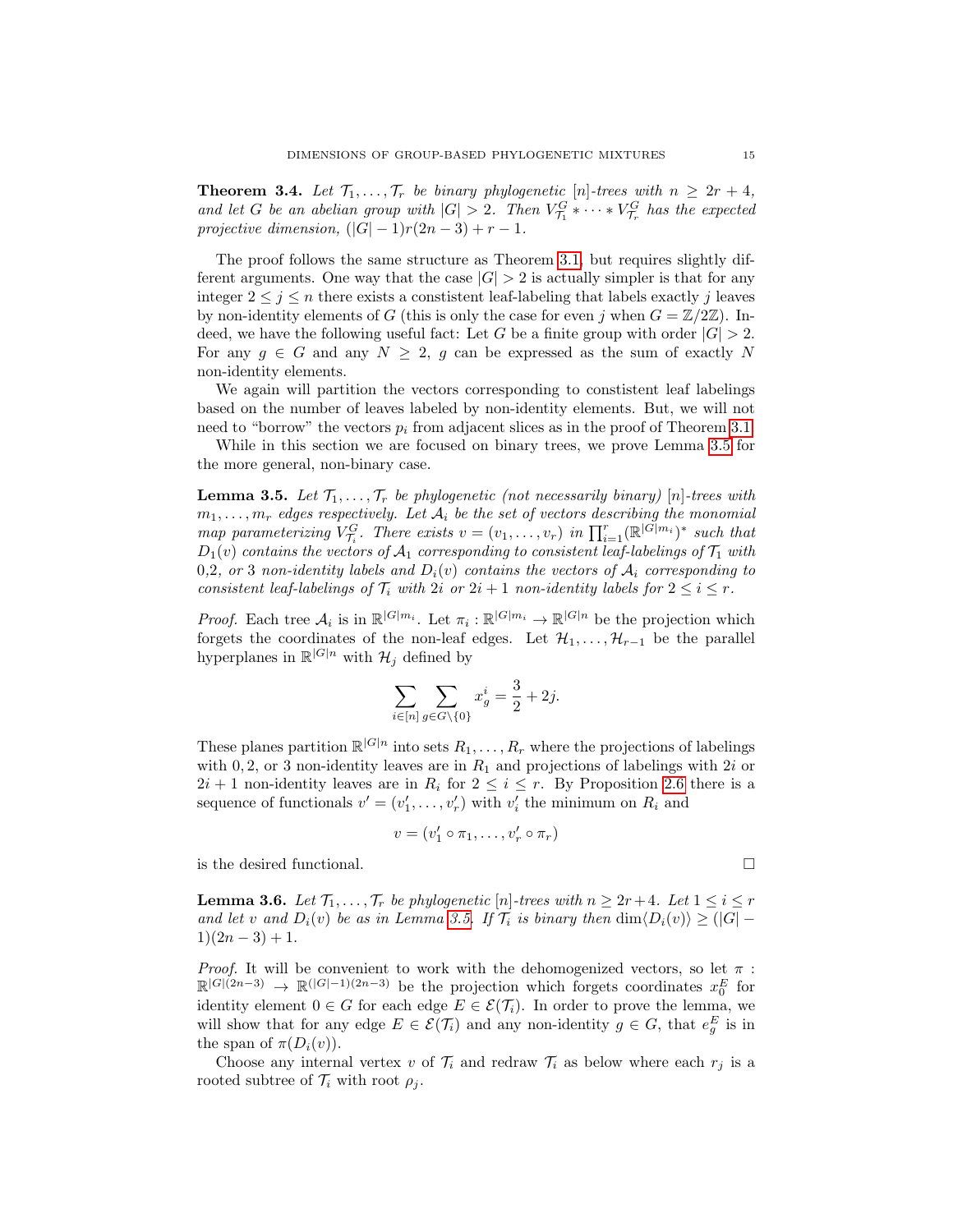

Choose the orientation of the edges as shown and so that all edges in  $r_i$  are directed away from  $\rho_i$ . For  $1 \leq j \leq 3$ , choose  $L_j$  to be a subset of the leaves of  $r_j$  so that each  $|L_j|$  is odd and so that  $|L_1| + |L_2| + |L_3| = 2i + 1$ . This is always possible since  $i \leq r$  and  $n \geq 2r + 4$ . Now we will distinguish a particular leaf in each  $r_j$ . There is a unique path from the root  $\rho_j$  down  $r_j$  such that every vertex on the path has an odd number of leaves in  $L_j$  as descendants. Label the terminus of this path in  $r_j$  by  $\lambda_j$ . Construct a consistent leaf-labeling that labels each of the  $\lambda_i$  by the identity and the other  $2i - 2$  leaves by non-identity elements of G so that in the induced consistent edge-labeling, every edge on the paths from  $\rho_j$  to the  $\lambda_j$ is labeled by the identity. By our construction, this is always possible using any single non-identity element and its inverse. Let  $F$  be the vector that corresponds to this consistent leaf-labeling.

Now fix non-identity  $g \in G$ . For any  $h \in G$ , let  $f_h^j$  be the vector with a 1 in the entry corresponding to  $e_h^E$  for each edge E on the path from leaf  $\lambda_j$  to v and all other entries equal to zero. Then for any  $h \in G$ ,  $(f_h^1 + f_{-h}^2 + F)$  and  $(f_h^3 + f_{-h}^2 + F)$ are in  $\langle \pi(D_i(v)) \rangle$ , so their difference,  $f_h^1 - f_h^3$  is in the span. Likewise,  $f_h^1 - f_h^2$  is in the span. For any  $2 \leq m \leq d-1$  define the vector

$$
v_m^1 := (f_{-mg}^1 + f_g^2 + f_{(m-1)g}^3 + F) + (f_g^1 - f_g^2) + (f_{(m-1)g}^1 - f_{(m-1)g}^3) -
$$
  
\n
$$
(f_{mg}^1 + f_{-mg}^2 + F) - (f_{-mg}^1 - f_{-mg}^2)
$$
  
\n
$$
= (-f_{mg}^1 + f_g^1 + f_{(m-1)g}^1).
$$

Then since each  $v_m^1 \in \langle D_i(v) \rangle$ , the vector

$$
(f_g^1 + f_{(d-1)g}^2 + F) + (f_{(d-1)g}^1 - f_{(d-1)g}^2) + v_{d-1}^1 + \dots + v_2^1 = df_g^1 + F
$$

is in  $\langle D_i(v)\rangle$ . Let  $a, b, c \in G$  be non-identity elements with  $a + b + c = 0$ . Then in  $\langle D_i(v) \rangle$  is also the vector

$$
(f_a^1 + f_{-a}^2 + F) + (f_b^2 + f_{-b}^3 + F) + (f_{-c}^1 + f_c^3 + F)
$$

$$
-(f_a^1 + f_b^2 + f_c^3 + F) - (f_{-c}^1 + f_{-a}^2 + f_{-b}^3 + F)
$$

$$
= F.
$$

Consequently, we have  $f_g^1 \in \langle \pi(D_i(v)) \rangle$ .

To show that  $e_g^E$  is in  $\langle \pi(\mathcal{A} \cap \mathcal{H}^-) \rangle$  we perform induction on the length of the path represented by  $f_g^E$ . For any leaf E, we can choose the vertex v incident to this leaf edge so that  $f_g^1 = e_g^E$ . If the path represented by  $f_g^E$  has length n, all the edges  $E' \neq E$  in the path have their path to a leaf shorter than n so we assume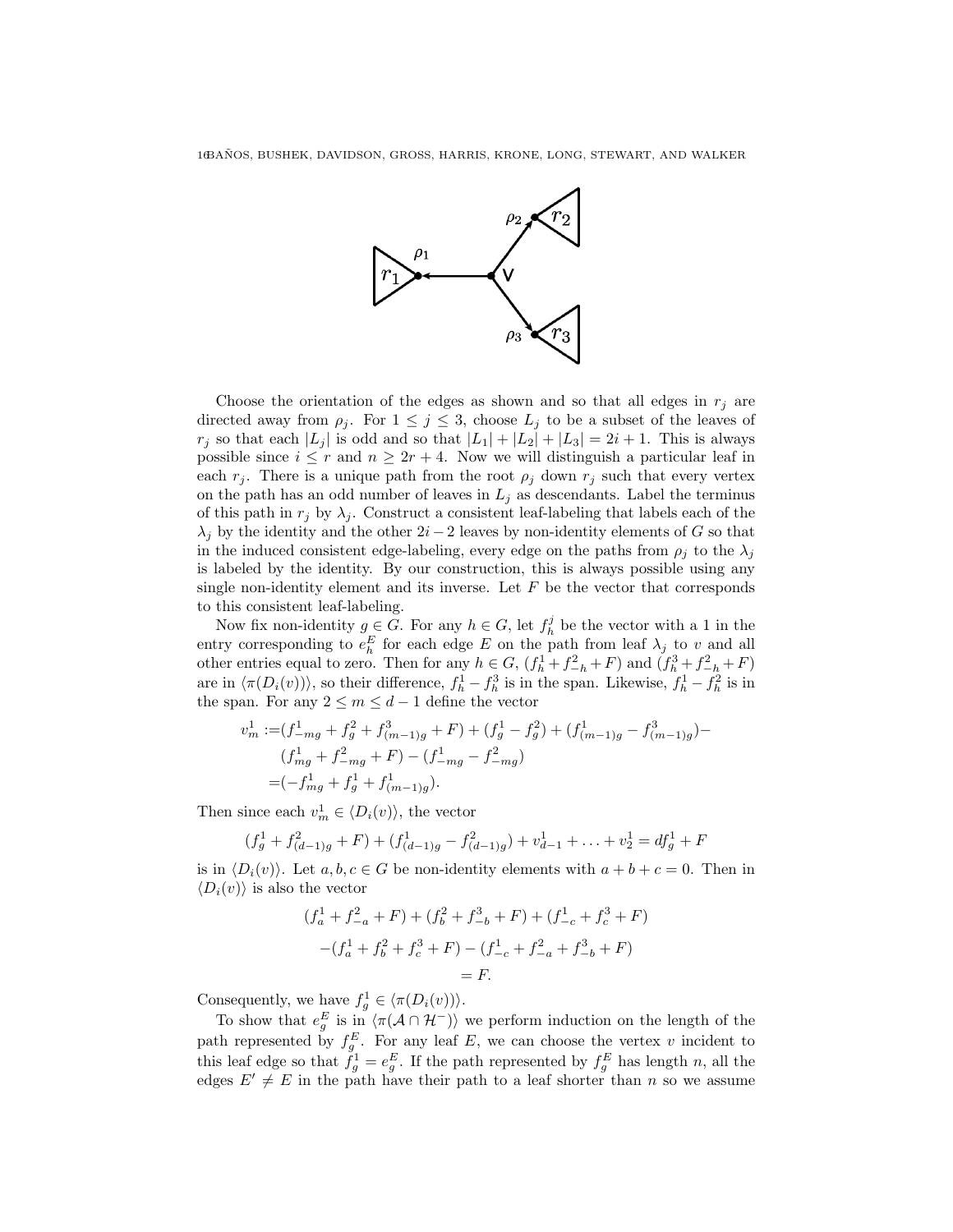that  $e_g^{E'}$  is in the span. Subtracting these from  $f_g^E$  leaves only  $e_g^E$  so it is in the span as well.

This proves that  $\langle \pi(D_i(v)) \rangle$  has full dimension  $(|G| - 1)(2n - 3)$ . It remains to show that  $\langle D_i(v) \rangle$  has dimension one greater. In the above argument  $df_g^1$  is produced as an integer combination of vectors in  $\pi(D_i(v))$ . Note that the sum of the integer coefficients of this linear combination is 0, so there is a vector  $w \in \langle D_i(v) \rangle$ with  $\pi(w) = f_g^1$  satisfying  $\sum_{g \in G} x_g^E = 0$  for all edges E; in particular, w is the vector with a 1 in the entry corresponding to  $e_g^E$ , a -1 in the entry corresponding to  $e_0^E$  for each edge E on the path from  $\lambda_1$  to v, and a zero in all other entries. Let Z denote the subspace of  $\mathbb{R}^{|G|(2n-3)}$  defined by the  $2n-3$  equations  $\sum_{g\in G} x_g^E = 0$ , so Z has dimension  $(|G|-1)(2n-3)$ . Similarly each vector  $e_g^E \in \langle \pi(D_i(v)) \rangle$  can be produced as a linear combination of projections of vectors in Z, so  $e_g^E - e_0^E \in \langle D_i(v) \rangle$ for all edges E and all  $g \in G \setminus \{0\}$ . Therefore  $\langle D_i(v) \rangle$  contains Z. Note however that any vector in  $D_i(v)$  is outside of Z, so

$$
\dim \langle D_i(v) \rangle \ge (|G|-1)(2n-3)+1.
$$

 $\Box$ 

Combining Lemma [3.5](#page-14-0) and [3.6](#page-14-1) gives a proof of Theorem [3.4.](#page-14-2)

## 4. Non-binary Trees and other group-based models

<span id="page-16-0"></span>In this section, we show that many of the results of the previous sections generalize to non-binary trees and to group-based models where we identify the parameters of some group elements. First we tackle the case of non-binary trees.

4.1. Non-binary trees. To prove the result for non-binary trees, we use the fact that any  $[n]$ -tree with no degree-two vertices can be resolved into a binary  $[n]$ -tree. We then apply our our construction for binary trees to a resolution of each tree and adapt this construction to obtain an analogous result for the unresolved tree.

<span id="page-16-1"></span>**Lemma 4.1.** Let  $\mathcal{T}_1, \ldots, \mathcal{T}_r$  be phylogenetic [n]-trees with  $n \geq 2r + 4$  and let  $m_i$  be the number of edges of  $\mathcal{T}_i$  for  $1 \leq i \leq r$ . There exist functionals  $v = (v_1, \ldots, v_r)$  on the parameter spaces of  $V_{\tau_1}^G, \ldots, V_{\tau_r}^G$  such that  $\dim \text{conv}(D_i(v)) = (|G| - 1)m_i$  for  $1 \leq i \leq r$ .

*Proof.* Let  $S_i$  be a binary phylogenetic [n]-tree obtained by resolving  $\mathcal{T}_i$ . That is,  $\mathcal{T}_i$  is obtained after contracting  $2n-3-m_i$  internal edges o  $\mathcal{S}_i$ .

Again we will work with dehomogenized vectors. For  $1 \leq i \leq r$  let  $\pi'_i$ :  $\mathbb{R}^{|G|(2n-3)} \to \mathbb{R}^{|G|-1)(2n-3)}$  be the projection which forgets coordinates  $x_0^E$  for identity element  $0 \in G$  from the parameter space for  $V_{S_i}^G$ . Let  $\pi_i : \mathbb{R}^{|G|m_i} \to \mathbb{R}^{|G|-1}$  $m_i$ be the equivalent projection for  $V_{\tau_i}^G$ .

Let  $p_i : \mathbb{R}^{(|G|-1)(2n-3)} \to \mathbb{R}^{(|G|-1)m_i}$  be the projection from the reduced parameter space of  $V_{\mathcal{S}_i}^G$  to the reduced parameter space of  $V_{\mathcal{T}_i}^G$  which forgets the coordinates of the parameters for the contracted edges. The kernel of  $p_i$  has dimension  $(|G| - 1)(2n - 3 - m_i)$ . If  $\mathcal{A}'_i$  is the set of exponent vectors associated to the toric variety  $V_{\mathcal{S}_i}^G$  and  $\mathcal{A}_i$  the set of vectors corresponding to  $V_{\mathcal{T}_i}^G$ , then  $\pi_i(\mathcal{A}_i) = p_i(\pi'_i(\mathcal{A}'_i))$ .

Choose functionals  $v' = (v'_1, \ldots, v'_r) \in \prod_{i=1}^r (\mathbb{R}^{|G|(2n-3)})^*$  as in the proof of Theorem [3.1](#page-11-0) or Theorem [3.4](#page-14-2) (depending on whether  $G = \mathbb{Z}/2\mathbb{Z}$ ). As shown above, dim conv $(D_i(v')) = (|G|-1)(2n-3)$ . Additionally dim conv $(\pi'_i(D_i(v'))) = (|G|-1)$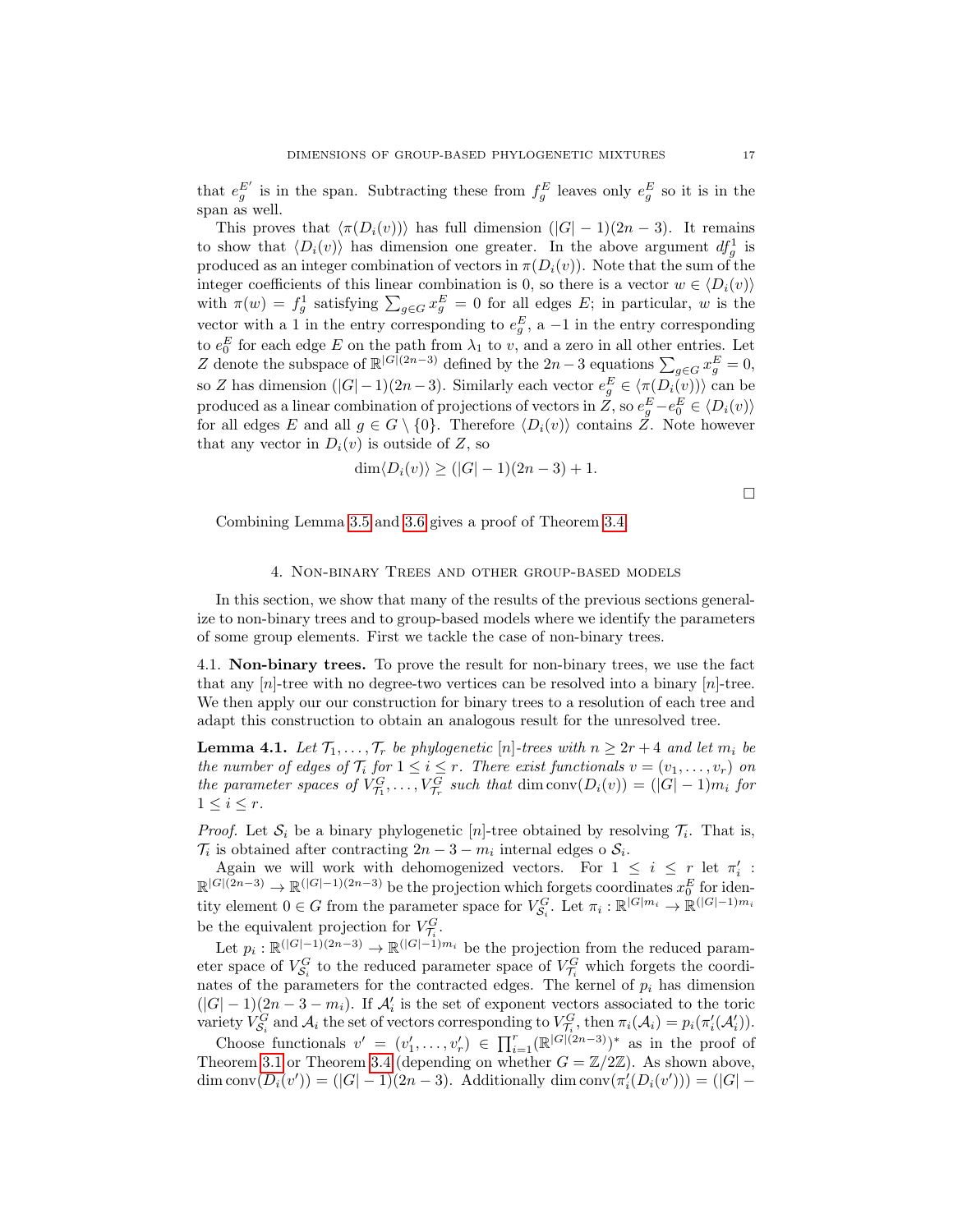1)(2*n*−3) since  $\pi'_i$  does not affect the dimension of subsets of  $\mathcal{A}'_i$ . Let  $v = (v_1, ..., v_r)$ be in  $\prod_{i=1}^r (\mathbb{R}^{|G|m_i})^*$  where  $v_i$  is  $v'_i$  after projecting away the  $|G|(2n-3-m_i)$  entries corresponding to the contracted edges. Each  $v_i'$  depends only on the coordinates of the leaf edges of  $S_i$ , so each consistent labeleing has the same evaluation by  $v'$  and  $v$ . The minimum value is achieved at the same index  $i$  so

$$
\pi_i(D_i(v)) = p_i(\pi'_i(D_i(v'))).
$$

We can conclude

$$
\dim \text{conv}(D_i(v)) \ge \dim \text{conv}(\pi_i(D_i(v)))
$$

$$
\geq \dim \text{conv}(\pi'_i(D_i(v'))) - \dim \text{ker}(p_i) = (|G| - 1)m_i.
$$

However dim conv $(D_i(v'))$  cannot exceed  $(|G|-1)m_i$  because  $D_i(v) \subseteq A_i$  and the affine span of  $\mathcal{A}_i$  has dimension  $(|G| - 1)m_i$ . .

The above result allows us to extend Theorem [3.4](#page-14-2) to non-binary trees, and henceforth we can work more generally with arbitrary trees with no degree-2 vertices.

4.2. Identifying Parameters. The final generalization is to allow parameters to be identified according to a non-trivial subgroup  $B$  of  $Aut(G)$ . Recall that all group elements in the same orbit of B are assigned the same parameter. As discussed in the introduction, many of the most commonly used models in phylogenetics, including the JC and K2P models, are models of this form.

<span id="page-17-0"></span>**Lemma 4.2.** Let  $\mathcal{T}_1, \ldots, \mathcal{T}_r$  be phylogenetic [n]-trees with  $n \geq 2r + 4$  and let  $m_i$ be the number of edges of  $\mathcal{T}_i$  for  $1 \leq i \leq r$ . Let G be a finite abelian group with B a subgroup of Aut(G). There exist functionals  $v = (v_1, \ldots, v_r)$  on the parameter spaces of  $V_{\tau_i}^{(G,B)}$  $V^{(G,B)}_{\mathcal{T}_1}, \ldots, V^{(G,B)}_{\mathcal{T}_r}$  such that  $\dim \text{conv}(D_i(v)) = lm_i$  for  $1 \leq i \leq r$ .

*Proof.* Lemma [4.1](#page-16-1) proves the case that  $B$  is trivial. Assume that  $B$  is non-trivial in which case  $|G| > 2$ .

For  $1 \leq i \leq r$  let  $p_i : \mathbb{R}^{|G|m_i|} \to \mathbb{R}^{(l+1)m_i}$  be the projection from the parameter space of  $V_{\tau_i}^{(G,1)}$  $\tau_i^{(G,1)}$  to the parameter space of  $V_{\mathcal{T}_i}^{(G,B)}$  $\mathcal{T}_i^{(G,B)}$  by summing the coordinates of the parameters that are identified in  $B$  for each edge. The kernel of  $p_i$  has dimension  $(|G|-l-1)m_i$ . If  $\mathcal{A}'_i$  is set of exponent vectors associated to toric variety  $V_{\mathcal{T}_i}^{(G,1)}$  $\tau_i$ and  $\mathcal{A}_i$  the vectors to  $V_{\mathcal{I}_i}^{(G,B)}$  $\mathcal{T}_i^{(G,B)}$  then  $\mathcal{A}_i = p_i(\mathcal{A}'_i)$ .

Choose functionals  $v' = (v'_1, \ldots, v'_r)$  with  $v'_i$  acting on  $\mathbb{R}^{|G|m_i|}$  as in the proof of Lemma [4.1.](#page-16-1) As was shown above,  $D_i(v')$  has affine dimension  $(|G|-1)m_i$ . Because we are in the case  $|G| > 2$ , each  $v_i'$  depends only on the total number of non-identity leaf labels, which does not change when parameters are identified according to B. Therefore there is a functional  $v_i$  on  $\mathbb{R}^{(l+1)m_i}$  such that  $v'_i = v_i \circ p_i$ . Let  $v = (v_1, \ldots, v_r)$ . Each constistent labeleing has the same evaluation by v' and  $v$  so the minimum value is achieved at the same index  $i$ . Then

$$
D_i(v) = p_i(D_i(v')).
$$

The dimension of  $D_i(v)$  has the bound

$$
\dim \text{conv}(D_i(v)) \ge \dim \text{conv}(D_i(v')) - \dim \text{ker}(p_i) = lm_i.
$$

Since  $lm_i$  is the dimension of the affine span of  $A_i$ , it is also an upper bound on  $\dim \text{conv}(D_i(v)).$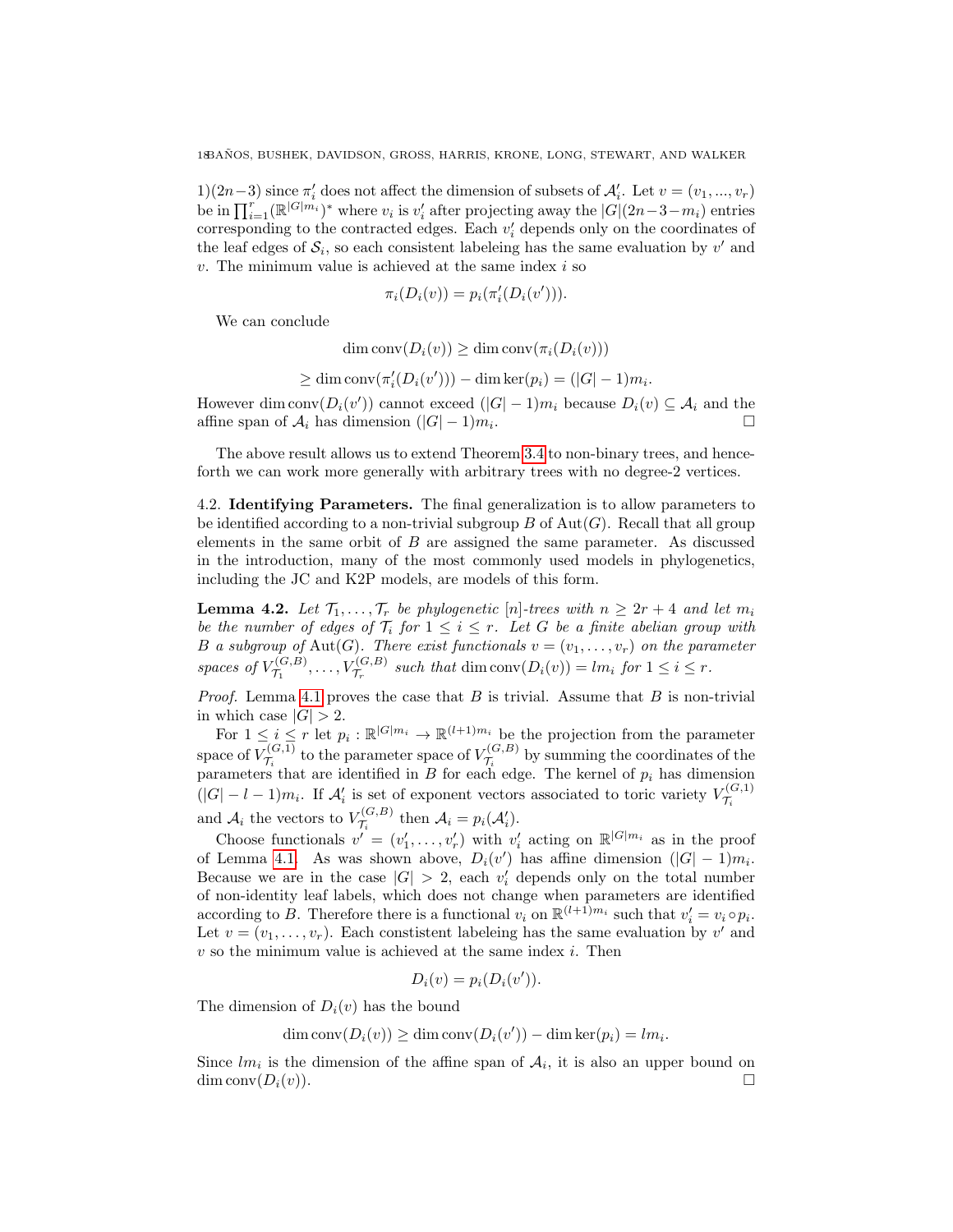Applying Draisma's Lemma to Lemma [4.2](#page-17-0) shows that for  $\mathcal{T}_1, \ldots, \mathcal{T}_r$  phylogenetic [n]-trees (not necessarily binary) with  $n \geq 2r + 5$ , G an abelian group, and B a subgroup of Aut(G), the mixture model  $V_{\tau_i}^{(G,B)}$  $\tau_{1}^{(G,B)} \ast \cdots \ast V_{\mathcal{T}_r}^{(G,B)}$  $\tau_r^{(G,D)}$  has projective dimension  $lM + r - 1$  where M is the sum of the number of edges among  $\mathcal{T}_1, \ldots, \mathcal{T}_r$ and  $l + 1$  is the number of orbits of B in G. This is the expected dimension, so we have completed the proof of Theorem [1.1](#page-2-0) in full generality.

#### 5. Improved bounds for special cases

<span id="page-18-0"></span>. Our proof of Theorem [1.1](#page-2-0) holds when the number  $r$  of phylogenetic tree models in the mixture is not too large compared to number  $n$  of leaves of the trees, according to bound  $n \geq 2r + 5$ . It should be noted though that the bound  $n \geq 2r + 5$  merely reflects the limitations in our proof techniques. In our experiments we have not come across any defective mixtures of phylogenetic tree models, and we have no reason to believe that these models have defective join dimensions for larger r, so we state the following conjecture.

<span id="page-18-1"></span>**Conjecture 5.1.** Let  $\mathcal{T}_1, \ldots, \mathcal{T}_r$  be phylogenetic [n]-trees with  $n \geq 3$ , and let G be an abelian group and  $B \subset \text{Aut}(G)$ . Then  $V_{\tau_i}^{(G,B)}$  $\tau_{1}^{(G,B)} * \cdots * V_{\mathcal{T}_{r}}^{(G,B)}$  $\mathcal{T}_r^{(G,D)}$  has the expected dimension.

5.1. Claw trees. In some special cases we can improve the bound. For instance, Theorem [3.4](#page-14-2) states that when the group  $G$  has order at least 3, then joins have the expected dimension for  $n > 2r + 4$ . When each tree in the mixture is the *n*-leaf claw tree, we can improve this bound.

<span id="page-18-2"></span>**Proposition 5.2.** Let  $T$  be the  $[n]$ -leaf claw tree and let  $G$  be an abelian group and  $B \subset \text{Aut}(G)$ . Then for  $n \geq 2r + 1$ , the rth secant  $\sigma_r(V_{\mathcal{T}}^{(G,B)})$  $(\mathcal{T}^{(G,D)})$  has the expected dimension.

Proof. The proof outline follows that of Theorems [3.1](#page-11-0) and [3.4,](#page-14-2) but with simplifications that allow for the improved bound  $n \geq 2r + 1$ .

For  $G = \mathbb{Z}/2\mathbb{Z}$ , as in Lemma [3.2](#page-11-1) let  $\mathcal{S}_c$  the hyperplane defined by

$$
\sum_{E \in \mathcal{L}(\mathcal{T})} x_1^E = c.
$$

We show that for even  $2 \leq c \leq n-1$ , rank $\langle A \cap S_c \rangle = n$ . For any pair of edges  $E_1, E_2$ , let L be any collection of  $c-1$  edges not containing  $E_1$  or  $E_2$  and  $F = \sum_{j \in L} e_1^j$ . Then in  $\langle A \cap S_c \rangle$  is

$$
(e_1^{E_1} + F) - (e_1^{E_2} + F) = e_1^{E_1} - e_1^{E_2}.
$$

Fixing edge E, now let L be any set of  $c - 1$  edges not containing E and again  $F = \sum_{j \in L} e_1^j$ . The vector

$$
(e_1^E+F)+\sum_{j\in L}(e_1^E-e_1^j)=ce_1^E
$$

is in  $\langle A \cap S_c \rangle$  for every edge E so rank $\langle A \cap S_c \rangle = n$ .

The remainder of the proof exactly follows the proof of Theorem [3.1](#page-11-0) replacing dimension  $2n-3$  (the number of edges of a binary [n]-tree) with n (the number of edges of the claw  $[n]-tree$ .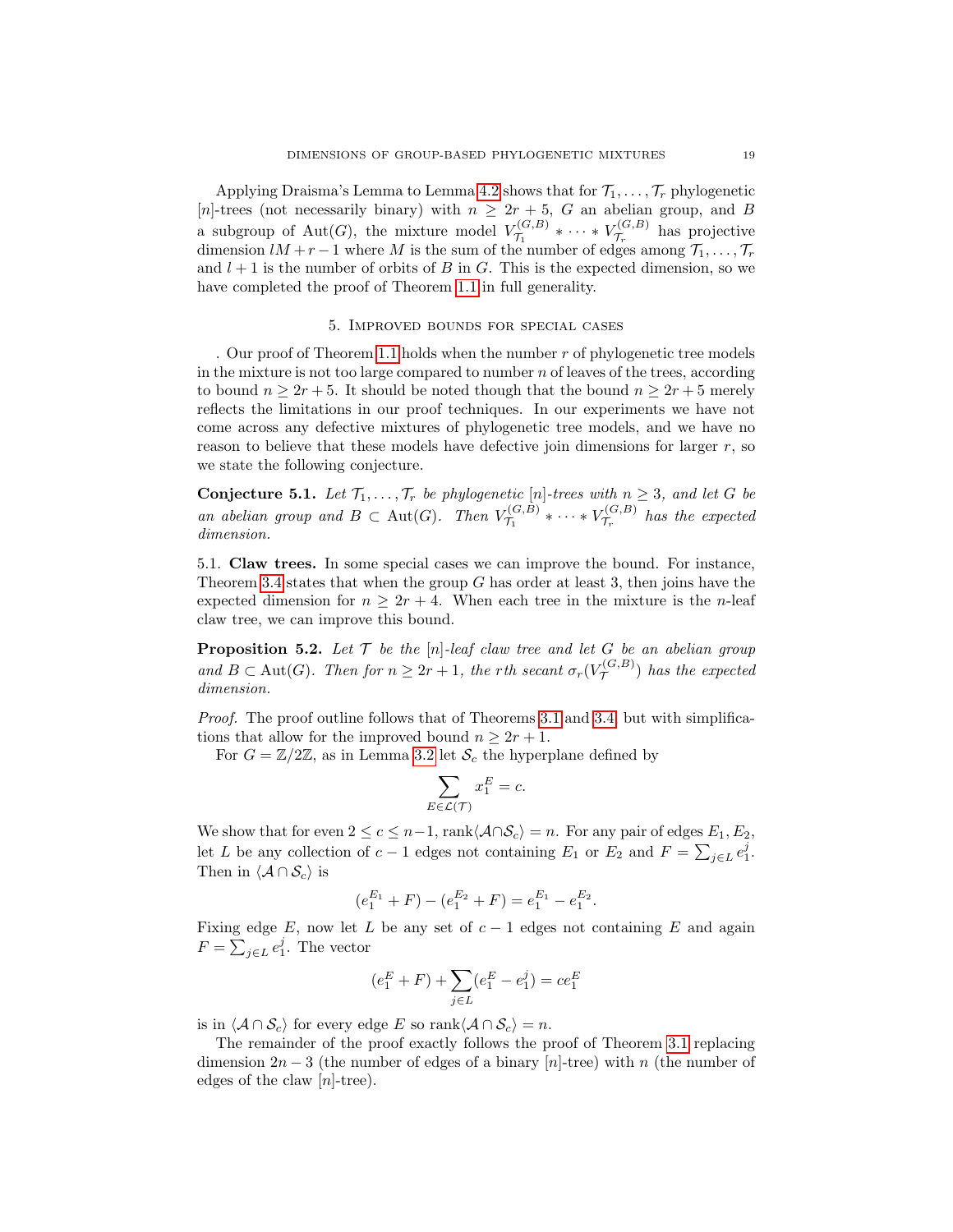For  $|G| > 2$ , as in Lemma [3.5](#page-14-0) choose functionals  $v = (v_1, \ldots, v_r)$  that divide the vectors corresponding to consistent leaf-labelings so that  $D_i(v)$  contains the leaf-labelings with 2i or  $2i + 1$  non-identity edges for  $1 \leq i \leq r$ .

Let  $\pi : \mathbb{R}^{|G|n} \to \mathbb{R}^{(|G|-1)n}$  be the dehomogenization map that forgets the coordinates of  $x_0^E$  for each edge E. Working in the dehomogenized coordinates, fix i and any edge  $E_1$ . Let L be any collection of  $2i - 2$  edges not containing  $E_1$  and  $F = \sum_{j \in L} e_1^j$ . Choose  $E_2$  and  $E_3$  to be additional edges not in L. Follow the argument in the proof of Lemma [3.6](#page-14-1) but replacing each  $f_h^j$  with  $e_h^{E_j}$ . This shows that  $e_g^{E_1} \in \langle \pi(D_i(v)) \rangle$  for any non-identity  $g \in G$ , and consequently that

$$
\dim \langle D_i(v) \rangle = (|G| - 1)n + 1.
$$

Applying Draisma's Lemma, this proves the result for B trivial. The argument in the proof of Lemma [4.2](#page-17-0) can be applied here for the case that B is non-trivial.  $\square$ 

5.2. Trees with few leaves. For a specific value of r and a specific model  $M =$  $(G, B)$ , there are a finite number of collections of  $[n]$ -trees  $\mathcal{T}_1, \ldots, \mathcal{T}_r$  with  $n <$  $2r + 5$ , so one can check whether all joins have the expected dimension by explicit computation. We perform some of these computations in the computer algebra system Macaulay2 [\[19\]](#page-22-23) using the package PhylogeneticTrees [\[6\]](#page-22-24).

One can efficiently compute the dimensions of joins of parametrized varieties using the principle of Terracini's Lemma. The dimension of a join is equal to the dimension of the tangent space at a generic point on the join variety. Choosing random parameter values, we obtain the tangent space dimension from the rank of the Jacobian of the paramtrization map. To further improve efficiency, we compute the rank over a finite field  $\mathbb{F}_p$  for a large prime p.

Note that this algorithm is probabilistic. With small probability the random parameter values may be non-generic, leading to a drop in the dimension of the tangent space. Additionally, for some parameter values there may be more linear dependencies in the Jacobian over  $\mathbb{F}_p$  than over characteristic zero. Both situations produce a lower value than the true dimension, so this algorithm only certifies a lower bound. However, if the algorithm returns a value equal to the expected dimension, it is a proof that the join is not defective.

Here we state the results that we are able to obtain by combining Theorem [1.1](#page-2-0) and computational results obtained for small n.

# <span id="page-19-0"></span>**Proposition 5.3.** Let  $\mathcal{T}$  be a phylogenetic [n]-tree with  $n \geq 3$ . Then the second secant  $V_{\mathcal{T}}^M * V_{\mathcal{T}}^M$  has the expected dimension for M equal to CFN, JC, K2P or K3P.

This statement was previously proved for models JC and K2P in [\[4\]](#page-22-13). The case of  $n \geq 9$  in Proposition [5.3](#page-19-0) is proved by Theorem [1.1,](#page-2-0) and  $n \geq 8$  for  $M \neq \text{CFN}$  by Theorem [3.4.](#page-14-2) For each model M we check the dimension of  $V_{\mathcal{T}}^{M} * V_{\mathcal{T}}^{M}$  for all [n]trees  $\mathcal{T}$  with  $n \leq 7$  and  $V_{\mathcal{T}}^{\mathbb{Z}/2\mathbb{Z}}$  $\tau^{\mathbb{Z}/2\mathbb{Z}}*V^{\mathbb{Z}/2\mathbb{Z}}_{\mathcal{T}}$  $\tau^{\mathbb{Z}/2\mathbb{Z}}$  for [8]-trees  $\mathcal{T}$ . The dimension of the secant is invariant under relabeling the leaves of  $\mathcal{T}$ , so we need only check one tree for each equivalence class. The equivalence classes correspond to the set of unlabeled trees with n leaves.

<span id="page-19-1"></span>**Proposition 5.4.** Let  $\mathcal T$  be a phylogenetic [n]-tree with  $n \geq 3$ . Then third secant  $V_{\mathcal{T}}^{M}*V_{\mathcal{T}}^{M}*V_{\mathcal{T}}^{M}$  has the expected dimension for M equal to CFN, and for M equal to JC, K2P or K3P with  $n \neq 9$ .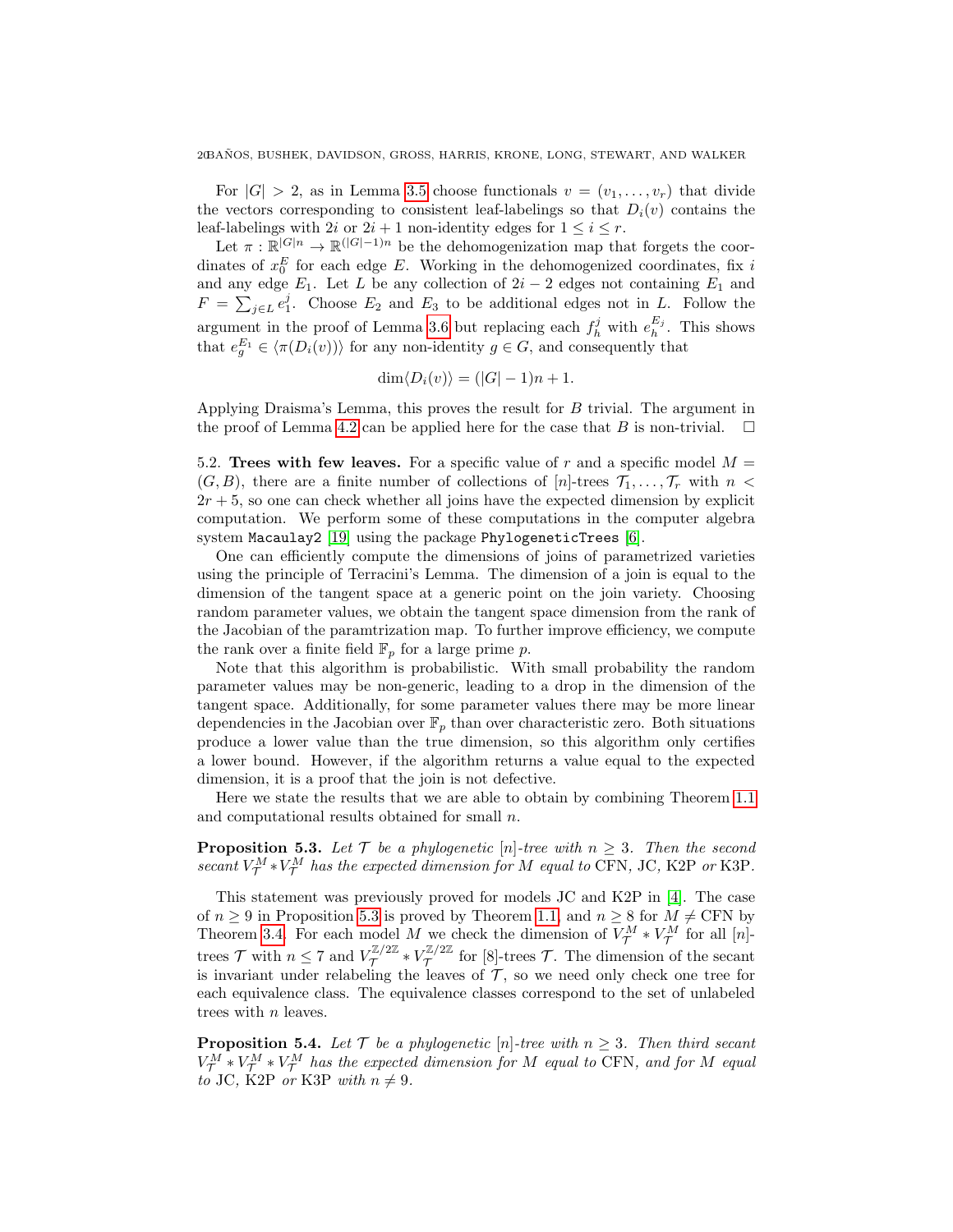For Proposition [5.4,](#page-19-1) the case of  $n \geq 11$  is proved by Theorem [1.1,](#page-2-0) and  $n \geq 10$ for  $M \neq CFN$  by Theorem [3.4.](#page-14-2) For  $M = CFN$  we check the dimension for all [n]-trees  $\mathcal T$  with  $n \leq 10$ . For M equal to JC, K2P or K3P we were able to check the dimension for all [n]-trees  $\mathcal T$  with  $n \leq 8$ , but were not able to complete the computation on [9]-trees.

<span id="page-20-0"></span>**Proposition 5.5.** Let  $\mathcal{T}_1, \mathcal{T}_2$  be phylogenetic  $[n]$ -trees with  $n \geq 3$ . Then  $V_{\mathcal{T}_1}^M * V_{\mathcal{T}_2}^M$  has the expected dimension for M equal to CFN, and for M equal to JC, K2P or K3P with  $n \neq 7$ .

For Proposition [5.5,](#page-20-0) the case of  $n \geq 9$  is proved by Theorem [1.1,](#page-2-0) and  $n \geq 8$  for  $M \neq CFN$  by Theorem [3.4.](#page-14-2) For  $M = CFN$  we check the dimension of  $V_{\tau_1}^M * V_{\tau_2}^M$ for all pairs  $(\mathcal{T}_1, \mathcal{T}_2)$  of  $[n]$ -trees with  $n \leq 8$ . Again, the dimension of the join is invariant under permutations of  $[n]$ , but a relabeling applies to both trees in the pair  $(\mathcal{T}_1, \mathcal{T}_2)$ . Therefore we can let  $\mathcal{T}_1$  vary over the set of unlabeled trees, but  $\mathcal{T}_2$ must then be chosen from the full set of labeled  $[n]$ -trees. For M equal to JC, K2P or K3P we were able to check the dimension for all pairs of  $[n]$ -trees with  $n \leq 6$ , but were not able to complete the computation on pairs of [7]-trees.

Remark 4. Note that while we resolve most of the cases for binary trees with few leaves in this section for 3-tree secants and 2-tree joins with respect to the JC, K2P, and K3P models, the  $n = 8$  case for 3-tree secants and the  $n = 7$  case for 2-tree joins remains an open computational question.

#### 6. Discussion

In this paper, we show that, for  $n \geq 2r+5$ , the join varieties associated to a large class of group-based models, including the CFN, JC, K2P, and K3P models have the expected dimension. In order to provide a complete answer to Conjecture [5.1,](#page-18-1) we expect different proof techniques would need to be used to handle the  $n < 2r+5$ case. However, we showed how this bound could be improved for the case of claw trees in the proof of Proposition [5.2.](#page-18-2)

Not only do mixtures of group-based models give rise to a class of join varieties of toric varieties that are interesting to study in their own right, but the the dimension results in this paper have important statistical applications. In particular, the dimension of these varieties play a key role in establishing identifiabiilty [\[4,](#page-22-13) [24\]](#page-22-14), which we discussed in the Introduction, but now define formally here.

**Definition 6.1.** The tree parameters of the *r*-tree mixture model are *generically identifiable* if, for any binary trees  $\mathcal{T}_1, \ldots, \mathcal{T}_r$  on the same set of taxa, and generic choices of  $\theta_1, \ldots, \theta_r, \omega$ , the equality  $\psi_{\mathcal{T}_1, \ldots, \mathcal{T}_r}(\theta_1, \ldots, \theta_r, \omega) = \psi_{\mathcal{T}'_1, \ldots, \mathcal{T}'_r}(\theta'_1, \ldots, \theta'_r, \omega')$ implies  $\{\mathcal{T}_1, \ldots, \mathcal{T}_r\} = \{\mathcal{T}'_1, \ldots, \mathcal{T}'_r\}.$ 

In [\[4\]](#page-22-13), the authors show that the tree parameters of Jukes-Cantor and Kimura 2 parameter 2-tree mixtures are generically identifiable using phylogenetic invariants and knowledge of the dimension of the join varieties. However, the question of whether the tree parameters of Kimura 3-parameter 2-tree mixtures are generically identifiable remains open. Likewise, identifiability for mixtures with more than 2 trees remains open. Resolving the Conjecture [5.1](#page-18-1) would be an important step towards these results.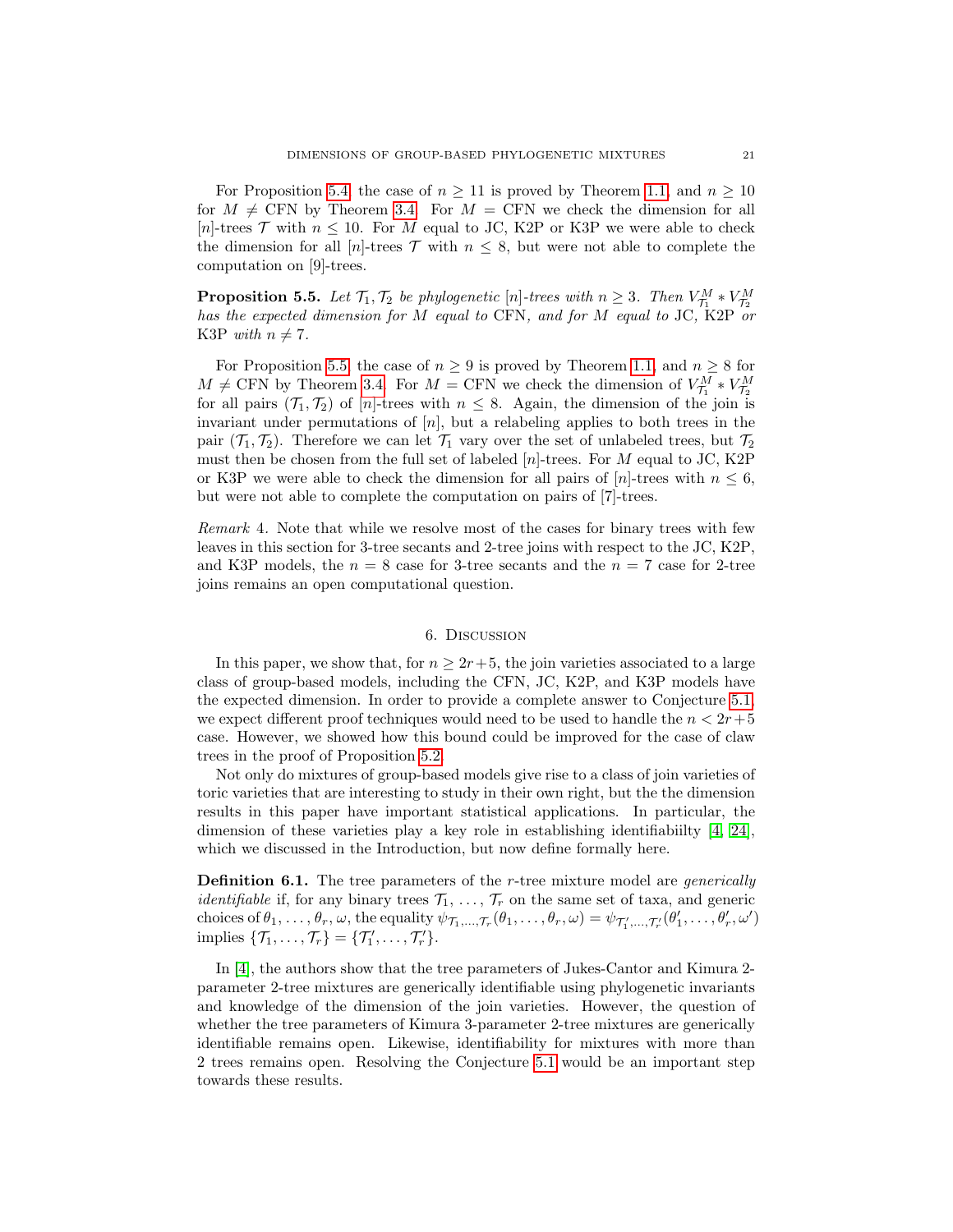## 7. Acknowledgements

This work began at the 2016 AMS Mathematics Research Community on "Algebraic Statistics," which was supported by the National Science Foundation under grant number DMS-1321794. RD was supported by NSF DMS-1401591. EG was supported by NSF DMS-1620109. RW was supported by a NSF GRF under grant number PGF-031543, NSF RTG grant 0943832, and a Ford Foundation Dissertation Fellowship. HB was supported in part by a research assistantship, funded by the National Institutes of Health grant R01 GM117590. PEH was partially supported by NSF grant DMS-1620202.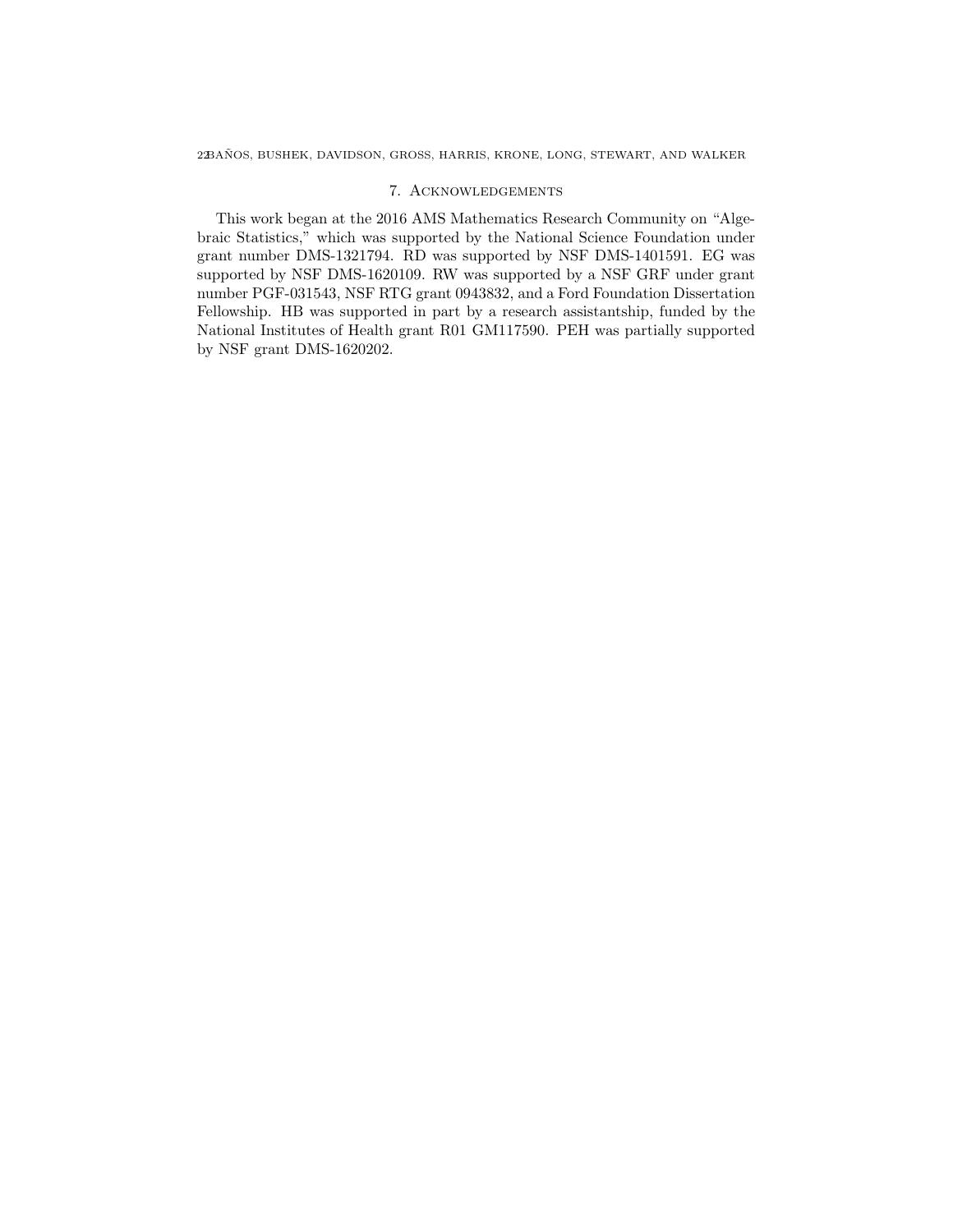#### **REFERENCES**

- <span id="page-22-20"></span>[1] Hirotachi Abo and Maria Chiara Brambilla. New examples of defective secant varieties of segre–veronese varieties. Collectanea Mathematica, 63(3):287–297, 2012.
- <span id="page-22-21"></span>[2] Hirotachi Abo and Maria Chiara Brambilla. On the dimensions of secant varieties of segreveronese varieties. Annali di Matematica Pura ed Applicata, pages 1–32, 2013.
- <span id="page-22-19"></span>[3] J. Alexander and A. Hirschowitz. Polynomial interpolation in several variables. J. Algebraic Geom., 4(2):201–222, 1995.
- <span id="page-22-13"></span>[4] Elizabeth S. Allman, Sonja Petrović, John A. Rhodes, and Seth Sullivant. Identifiability of 2-tree mixtures for group-based models. IEEE/ACM Trans. Comp. Biol. Bioinformatics, 8(3):710–722, 2011.
- <span id="page-22-11"></span>[5] Elizabeth S Allman and John A Rhodes. The identifiability of tree topology for phylogenetic models, including covarion and mixture models. Journal of Computational Biology, 13(5):1101–1113, 2006.
- <span id="page-22-24"></span>[6] Hector Ba˜nos, Nathaniel Bushek, Ruth Davidson, Elizabeth Gross, Pamela E Harris, Robert Krone, Colby Long, Allen Stewart, and Robert Walker. Phylogenetic trees. arXiv preprint arXiv:1611.05805, 2016.
- <span id="page-22-0"></span>[7] C Bertelli and G Greub. Rapid bacterial genome sequencing: methods and applications in clinical microbiology. Clinical Microbiology and Infection, 19(9):803–813, 2013.
- <span id="page-22-12"></span>[8] Marta Casanellas. Algebraic tools for evolutionary biology. Mathematical Society, 12, 2012.
- <span id="page-22-6"></span>[9] Marta Casanellas and Jesús Fernández-Sánchez. Performance of a new invariants method on homogeneous and nonhomogeneous quartet trees. Molecular biology and evolution, 24(1):288– 293, 2007.
- <span id="page-22-3"></span>[10] James A Cavender and Joseph Felsenstein. Invariants of phylogenies in a simple case with discrete states. Journal of classification, 4(1):57–71, 1987.
- <span id="page-22-7"></span>[11] Julia Chifman and Laura Kubatko. Quartet inference from SNP data under the coalescent. Bioinformatics, 30(23):3317–3324, 2014.
- <span id="page-22-16"></span>[12] Constantinos Daskalakis, Elchanan Mossel, and Sébastien Roch. Evolutionary trees and the ising model on the bethe lattice: a proof of steel's conjecture. Probability Theory and Related Fields, 149(1):149–189, 2011.
- <span id="page-22-22"></span>[13] Jan Draisma. A tropical approach to secant dimensions. J. Pure Appl. Algebra, 212(2):349– 363, 2008.
- <span id="page-22-9"></span>[14] Mathias Drton, Bernd Sturmfels, and Seth Sullivant. Lectures on algebraic statistics. In Oberwolfach seminars (39). Basel: Birkhäuser, 2009.
- <span id="page-22-10"></span>[15] Nicholas Eriksson, Kristian Ranestad, Bernd Sturmfels, and Seth Sullivant. Phylogenetic algebraic geometry. Projective varieties with unexpected properties, pages 237–255, 2005.
- <span id="page-22-15"></span>[16] S.N. Evans and T.P. Speed. Invariants of some probability models used in phylogenetic inference. Ann. Statist., 21(1):355–377, 1993.
- <span id="page-22-8"></span>[17] Jesús Fernández-Sánchez and Marta Casanellas. Invariant versus classical quartet inference when evolution is heterogeneous across sites and lineages. Systematic Biology, 65(2):280-291, 2016.
- <span id="page-22-1"></span>[18] Charles Gawad, Winston Koh, and Stephen R Quake. Single-cell genome sequencing: current state of the science. Nature Reviews Genetics, 17(3):175-188, 2016.
- <span id="page-22-23"></span>[19] Daniel R Grayson and Michael E Stillman. Macaulay 2, a software system for research in algebraic geometry, 2002.
- <span id="page-22-17"></span>[20] Michael D Hendy, David Penny, and MA Steel. A discrete fourier analysis for evolutionary trees. Proceedings of the National Academy of Sciences, 91(8):3339–3343, 1994.
- <span id="page-22-18"></span>[21] Thomas H Jukes, Charles R Cantor, et al. Evolution of protein molecules. Mammalian protein metabolism, 3(21):132, 1969.
- <span id="page-22-4"></span>[22] J. A. Lake. A rate-independent technique for analysis of nucleaic acid sequences: Evolutionary parsimony. Molecular Biology and Evolution, 4:167–191, 1987.
- <span id="page-22-5"></span>[23] James A Lake. A rate-independent technique for analysis of nucleic acid sequences: evolutionary parsimony. Molecular biology and evolution, 4(2):167–191, 1987.
- <span id="page-22-14"></span>[24] Colby Long and Laura Kubatko. Identifiability and reconstructibility of species phylogenies under a modified coalescent. arXiv preprint arXiv:1701.06871, 2017.
- <span id="page-22-2"></span>[25] Michael L Metzker. Sequencing technologies—the next generation. Nature reviews genetics, 11(1):31–46, 2010.